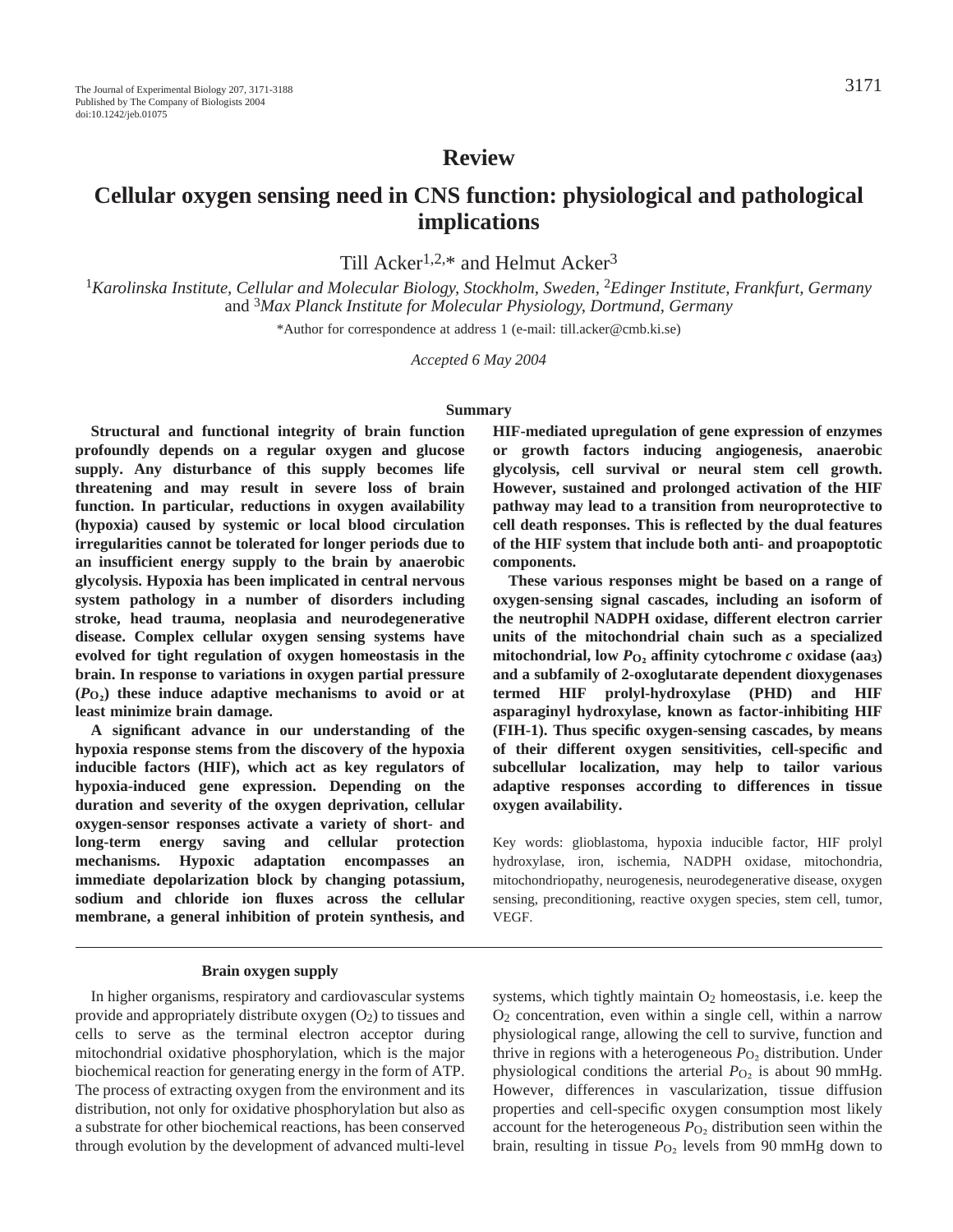1 mmHg (Leniger-Follert et al., 1975). This heterogeneity is also reflected in regional variations of hemoglobin  $O_2$ saturation, as shown by blood oxygen level-dependent fMRI-BOLD brain measurements (Kannurpatti et al., 2003). It is easy to conceive that cells adjacent to the arterial inflow (high  $P_{\text{O}_2}$ ) have metabolic capacities or electrical activities different from those in cells located at the venous end (low  $P_{\text{O}_2}$ ).

### **Brain oxygen sensing need**

Neuron cell function and viability, and thus structural and functional integrity of the brain, rely heavily on a constant oxygen and glucose supply. A large proportion of the neuronal ATP generated during oxidative phosphorylation is required to maintain ion homeostasis and membrane potential. Any disturbance in this supply becomes life-threatening and may result in severe loss of brain function. In particular, reductions in oxygen availability caused by systemic or local blood circulation irregularities cannot be tolerated for longer periods because the energy supply to the brain provided by anaerobic glycolysis is insufficient. On the other hand, excessive oxygenation harbors the risk of cell injury by accumulation of toxic reactive oxygen species (ROS), which are capable of oxidizing macromolecules such as lipids, proteins and nucleic acids, a process termed oxidative stress.

Disturbances in oxygen availability have been implicated in the central nervous system (CNS) pathology of a number of disorders including stroke, head trauma, neoplasia, vascular malformations and neurodegenerative diseases. Thus, complex cellular oxygen-sensing systems have evolved to ensure tight regulation of oxygen homeostasis in the brain to avoid metabolic compromise or the risk of oxidation toxicity. These induce an elaborate sequence of adaptive mechanisms in response to variations in *P*<sub>O2</sub> designed to avoid or at least minimize brain damage, including short-term (seconds, minutes) and long-term (hours, days) responses. Impressive examples of brain oxygen-sensing systems under various physiological and pathological conditions are described in the literature: tissue oxygenation is highly dependent on the regulation of cerebral blood flow. By adjusting the vascular tone, perfusion is kept constant over a wide range of blood pressures, a process termed cerebral autoregulation. Autoregulation of cerebral blood flow provides a powerful mechanism to counteract regional imbalances in oxygen supply. Thus, increases in brain neural activity that lead to changes in metabolic demand elicit an increase in local blood supply within the corresponding brain region. This response is probably triggered by an 'initial dip' of tissue  $P<sub>O<sub>2</sub></sub>$  due to an increased oxygen consumption, as elegantly shown on the visual cortex (Thompson et al., 2003). Neuronal activity and excitability can be directly regulated in response to O<sub>2</sub> availability by altering membrane channel conductivity. Central neurons contain  $O<sub>2</sub>$ -sensitive potassium channels that are reversibly inhibited by hypoxia (Jiang and Haddad, 1994). These channels, partly identified as TASK channels, are also regulated by a number of neurotransmitters, identifying them

as key players in oxygen-sensitive regulation of neuronal excitability (Brickley et al., 2001; Maingret et al., 2001). Neonatal rats survive and avoid brain injury during periods of anoxia up to 25 times longer than adults, most likely due to a hypoxia-suppressed *N*-methyl-D-aspartate receptor response to glutamate excitotoxicity (Bickler et al., 2003). A further neuroprotective early response lies in the active suppression of gene transcription (Denko et al., 2003a) and protein synthesis (Hata et al., 2000), leading to a shut-down of non-essential energy-consuming mechanisms that are not required for immediate cell survival, a process termed oxygen conformance (for reviews, see Zhou et al., 2004; Hochachka and Lutz, 2001). Suppression involves inhibiting assembly of the two main regulators of translation initiation, namely eukaryotic initiation factor (eIF) 4F (Martin et al., 2000, 2001; Arsham et al., 2003) and eIF2 (Sullivan et al., 1999; Althausen et al., 2001; Martin et al., 2001; Koumenis et al., 2002) and inhibition of the eukaryotic elongation factor (eEF) 2 (Althausen et al., 2001). Reversible inhibition of translation has been reported to occur at O2 levels between 0.5% and 1% (Görlach et al., 2000; Lang et al., 2002).

Beyond these short-term responses, adaptation to reduction in oxygen availability necessitates changes in gene expression, which would be predicted to lead to reduced oxygen consumption and increased oxygen delivery, and provide a means of counteracting the detrimental effects of hypoxia and reoxygenation. In particular, reoxygenation encountered after spontaneous or thrombolytic reperfusion following vessel occlusion, for example, carries a risk of accumulation of toxic ROS, as antioxidative defense mechanisms in the cell are perturbed causing additional tissue damage. Specific redoxsensitive transcription factor systems such as HIF, nuclear factor kB (NF-kB), activator protein 1 (AP-1) and early growth response protein-1 (EGR-1), have been described that respond to changes in  $P<sub>O<sub>2</sub></sub>$  or an excess in ROS by activation of appropriate target gene expression (Koong et al., 1994; Yan et al., 1999). The identification of the HIF transcription system by Wang and Semenza (1995) was a milestone in our understanding of oxygen physiology. Since then the HIF system has emerged as a key regulatory system of responses to hypoxia at both local and systemic levels. It is believed that approximately 1–1.5% of the genome is transcriptionally regulated by hypoxia. However, significant heterogeneity in the transcriptional response to hypoxia is observed between different cell types (Denko et al., 2003b).

#### **The HIF transcriptional complex**

The HIF transcriptional complex is widely conserved among mammalian species and invertebrate model organisms such as *Drosophila melanogaster* and *Caenorhabditis elegans*, further stressing its importance as a key transcriptional regulator of hypoxia-induced responses throughout evolution (Huang and Bunn, 2003). The HIF complex exists as a heterodimer composed of constitutively expressed HIF-β and O2-regulated HIF-α subunits belonging to the bHLH (basic helix-loop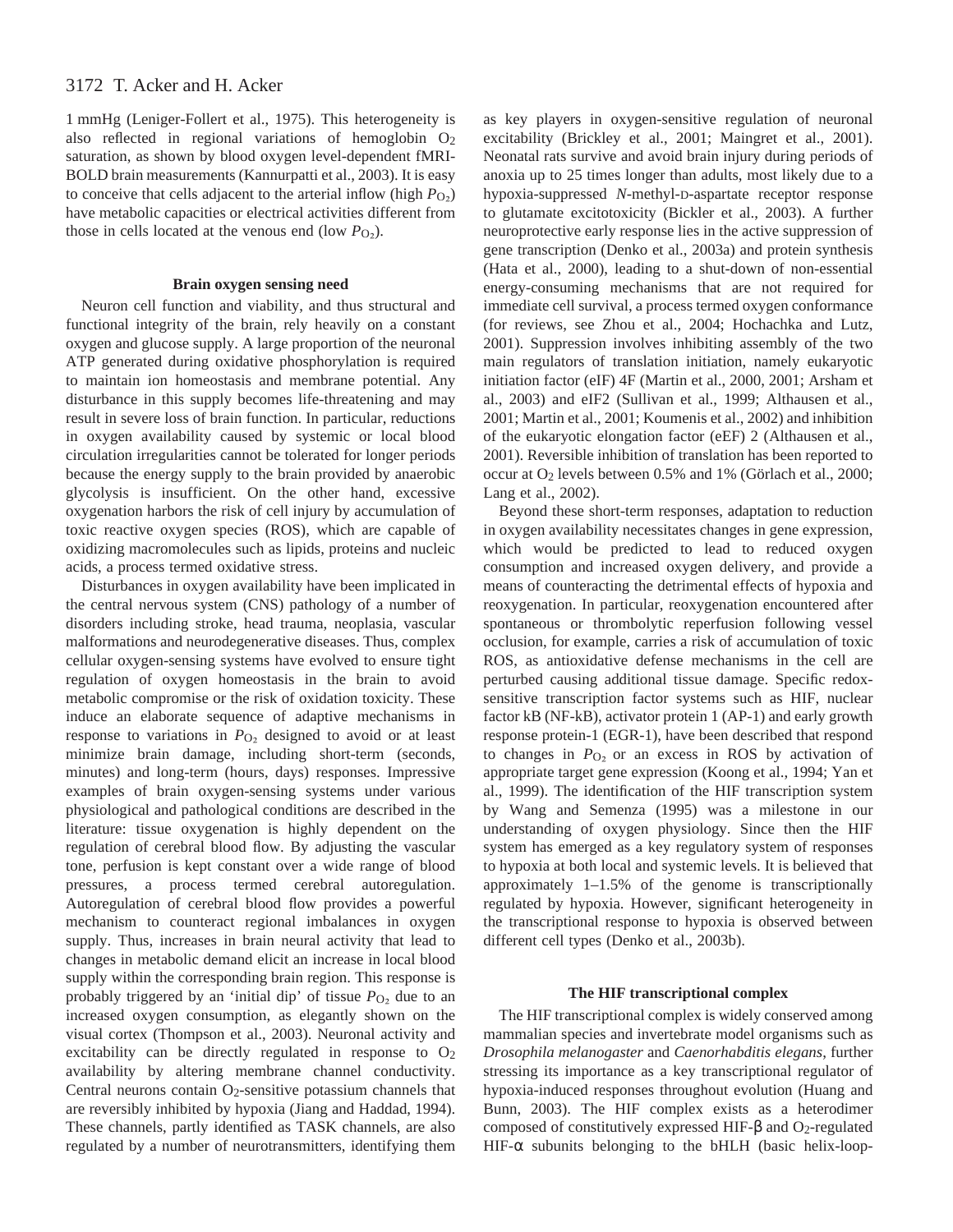helix)-PAS (PER-ARNT-SIM) family of transcription factors. Both HIF- $\alpha$  and HIF- $\beta$  proteins exist as isoforms [HIF-1 $\alpha$ , HIF-2α, HIF-3α and ARNT (aryl hydrocarbon receptor nuclear translocator), ARNT2, ARTN3, respectively] (reviewed in Wenger, 2002). HIF activity is tightly regulated throughout the range of physiological and pathological oxygen concentrations involving multiple mechanisms of control at the levels of mRNA expression, protein stability, nuclear translocation and transactivation activity. These combine cooperatively to activate HIF to maximal levels under decreasing oxygen concentrations. At the molecular level this is mediated by subjecting HIF- $\alpha$  subunits to multiple modes of post-translational modification, including lysine residue acetylation mediated by ARD-1 (Jeong et al., 2002), phosphorylation and two different types of hydroxylation. The dominant control mechanism occurs *via* oxygen-dependent proteolysis of HIF-α subunits. Oxygen-dependent enzymatic hydroxylation of proline residues within HIF-α subunits constitutes the critical modification governing protein stability. Prolyl hydroxylation allows capture by the von Hippel Lindau tumor suppressor protein (pVHL), which acts as the recognition component of an E3-ubiquitin ligase enzyme. Subsequent ubiquitination targets the complex for proteosomal degradation. Consequently, only low levels of HIF-α protein expression can be detected in the presence of oxygen, increasing rapidly and exponentially as the  $O<sub>2</sub>$  concentration decreases. A second oxygen-dependent switch involving hydroxylation of an asparagine residue within the transactivation domain regulates transcriptional activity, possibly by interfering with recruitment of the coactivator p300, resulting in reduced transcriptional activity. A VHLindependent regulation of  $HIF-\alpha$  stability was recently suggested by studies reporting that heat shock proteins Hsp70 and Hsp90 protect HIF-1 $\alpha$  from proteosomal degradation by physical interaction and support  $HIF-\alpha$  transcriptional activity (Gradin et al., 1996; Minet et al., 1999; Mabjeesh et al., 2002; Isaacs et al., 2002; Zhou et al., 2004). Interestingly, both Hsp70 and Hsp90 have been shown to be induced by hypoxia, providing an alternative mechanism for hypoxia-induced HIFα activation (Zhou et al., 2004). Though oxygen-dependent regulation seems to provide the prevailing control mechanism of HIF function, receptor-mediated phoshporylation cascades *via* binding of various growth factors and cytokines, including angiotensin II, epidermal growth factor (EGF), platelet derived growth factor (PDGF), tumor necrosis factor (TNF)  $\alpha$ , insulin and insulin-like growth factors IGF-1 and -2, represent alternative ways to enhance HIF activity by translational and post-translational control under normoxia. This induction is generally less intense than that mediated by reductions in oxygen tension (for a review, see Bilton and Booker, 2003). While these pathways do not directly mediate the response to hypoxia, interactions with HIF signaling suggest that cellular responses to hypoxia can be fine-tuned by integration into the major signaling systems.

The HIF transcriptional system acts as a master regulator of oxygen-regulated gene expression, inducing adaptive mechanisms that serve the common purpose of maintaining oxygen homeostasis. To date more than 60 putative HIF-target genes have been identified, expression of which governs important processes such as angiogenesis and regulation of vascular tone, erythropoiesis, iron homeostasis, energy metabolism and pH regulation as well as cell survival and proliferation (for a review, see Semenza, 2003). The latter is especially puzzling, as recent studies support the view that, apart from inducing pro-proliferative proteins such as IGF-2, IGF-BP (binding proteins) 1–3 and TGF (transforming growth factor) β3, the HIF pathway includes responses with adverse effects on cell function by inducing cell-cycle-arrest-specific and proapoptotic proteins such as DEC (defective chorion)-1, BNIP (Bcl2/adenovirus E1B 19kD-interacting protein)-3, its orthologue NIX (Nip3-like protein X) and cyclin G2. In addition, direct stabilization of the proapoptotic protein p53 has been suggested by studies demonstrating physical and functional interaction between HIF-1 $\alpha$  and p53 (for a review, see Acker and Plate, 2002). Thus, the HIF system transactivates an extended physiological pathway that encompasses a wide array of physiological responses to hypoxia, ranging from mechanisms that increase cell survival to those inducing cell cycle arrest or even apoptosis. Given the range and diversity of regulated cellular functions it is easy to predict that the HIF system is likely to be crucially involved in many physiological and pathophysiological processes within the brain. However, our current understanding of the role of HIF in these processes is rather limited. Activation of pathways with seemingly opposing functions on cell survival, e.g. inducing neuroprotection or neuronal cell death, as outlined in Fig. 1, further complicates elucidation, pointing towards a more complex and highly cell-context-dependent role of HIF.

#### **HIF in brain physiology and pathophysiology**

The exquisite sensitivity of neurons to hypoxic and ischemic events makes the proper induction of neuroprotective and adaptive responses highly relevant for neuronal survival, arguing for an important role for HIF in neuronal cell function. This notion is further supported by the well-studied neuroprotective effects of known HIF-target genes such as Epo, VEGF or PDGF-B (Digicaylioglu and Lipton, 2001; Sun et al., 2003; Prass et al., 2003; Zhang et al., 2003). Further into this line of thinking are HIF-1 $\alpha$  loss-of-function studies in KOmice showing a failure in brain development that is probably due to impaired vascular development as well as massive cell death in the cephalic mesenchyme (Iyer et al., 1998; Ryan et al., 1998). The early lethal phenotype at embryonic day 11 has so far prevented a conclusive analysis of HIF-1 $\alpha$  function in the adult brain. Numerous gene and protein expression studies in normal and hypoxic/ischemic brain, however, have provided indirect experimental evidence for the importance of HIF-1 $\alpha$ activity in the brain.

### *Cerebral ischemia*

The change in HIF-1 $\alpha$  activity in response to reduction of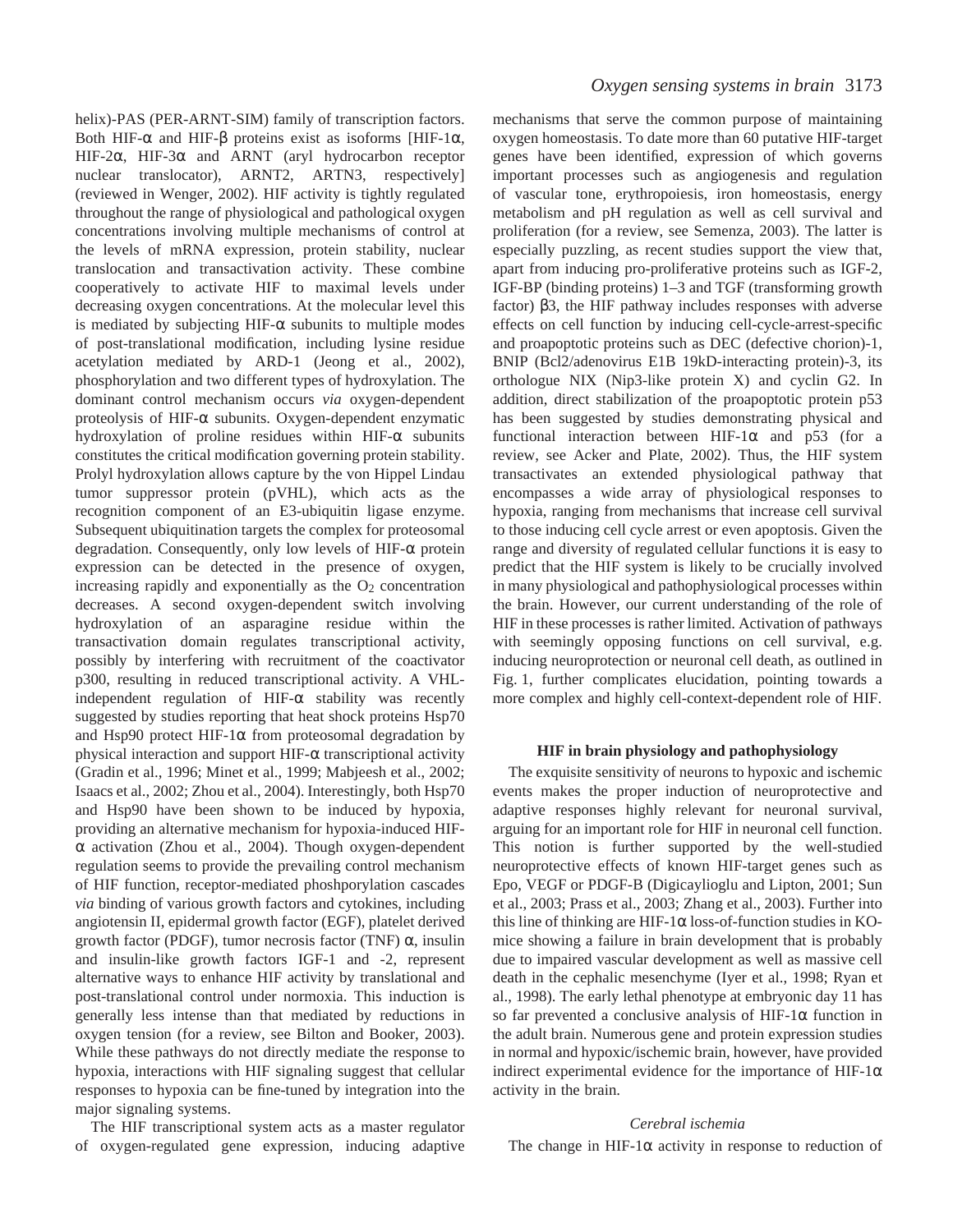

Fig. 1. Dual role of HIF in regulating cell survival and cell death, depending on  $P_{O_2}$  and HIF- $\alpha$  protein levels. The HIF system transactivates an extended physiological pathway, encompassing a wide array of physiological responses to hypoxia, ranging from mechanisms that increase cell survival to those inducing cell cycle arrest or even apoptosis. Depending on the degree and duration of hypoxia, quantitative and qualitative changes in the hypoxia response occur that may be regulated by concomitant changes in HIF-α protein levels, modifications and HIF-α subunit expression.

*P*O∑ was analyzed in animal models of hypoxia, global brain ischemia, focal ischemia and neonatal hypoxia/ischemia. Widespread constitutive neuronal HIF-1 $\alpha$  mRNA, protein and HIF-target gene expression was reported in different regions of the brain, as shown in Fig. 2 for the rat cerebral cortex, which was found to further increase following hypoxic exposure (Bergeron et al., 1999; Kietzmann et al., 2001; Chavez et al., 2000; Beck et al., 2000). Interestingly, HIF-1 $\alpha$ translation is exempted from the overall suppression of protein synthesis observed in hypoxic/ischemic conditions, allowing for efficient and rapid protein accumulation (Görlach et al., 2000; Lang et al., 2002).

The precise role of HIF- $2\alpha$  in the brain following a reduction in *P*<sub>O</sub>⋅ remains elusive. One report demonstrated induction of HIF-2α mRNA in endothelial cells following focal cerebral ischemia (Marti et al., 2000). However, two studies using different methods to reduce oxygen availability demonstrated differential regulation of HIF-1α and HIF-2α subunits according to the experimental conditions and cell type, suggesting vital non-redundant functions of both isoforms, and warranting further analysis (Stroka et al., 2001; Wiesener et al., 2003).

Concomitant induction of adaptive mechanisms such as glycolytic metabolism and angiogenesis following hypoxia/ ischemia further supports a neuroprotective role of HIF activation. Subjecting animals to a brief and moderate episode of hypoxia/ischemia elicits an autoprotective response, which results in protection against a subsequent prolonged ischemic event, a phenomenon termed preconditioning (for a review, see Dirnagl et al., 2003). Preconditioning is likely to involve adaptive changes in gene expression to activate the endogenous protective mechanism, as it generally takes several hours to days after a preconditioning episode to attain a state of tolerance. Preconditioning studies have identified a subset of neuronal transcripts regulating a number of adaptive processes, including ROS inactivation, metabolic switch, angiogenesis and neuroprotective paracrine-acting factors involving known HIF target genes. In particular the hypoxia-inducible gene products Epo (erythropoietin) and VEGF (vascular endothelial growth factor), which are commonly expressed by neurons and astrocytes (Bernaudin et al., 2002; Beck et al., 2000) have been identified as potential mediators of hypoxic preconditioning (Bernaudin et al., 1999; Prass et al., 2003; Wick et al., 2002). Interestingly, hypoxic preconditioning has been found to increase HIF-1α expression and can also be achieved by known chemical inducers of HIF- $\alpha$  such as CoCl<sub>2</sub> and desferrioxamine, suggesting that the preconditioning phenomenon is mediated by HIF-activity (Prass et al., 2002; Bergeron et al., 2000). In contrast, studies on neonatal mouse cortices revealed that inhibition of HIF-activity using a dominant negative HIF-1α mutant protected cortical neurons from delayed cell death following oxygen and glucose deprivation (Halterman et al., 1999). The results are consistent with a model in which HIF-1 $\alpha$ -mediated p53 stabilization promotes neuronal cell death following an ischemic exposure.

Thus, the important question of the role of HIF activation in determining the outcome of ischemic and oxidative injury may be more difficult to answer than expected, though essential to a future therapeutic application of HIF activators or inhibitors. The severity and duration of hypoxia, protein levels and phosphorylation status of HIF- $\alpha$  subunits may be decisive parameters in governing these fundamentally different responses on cell fate, mediating the transition from adaptive neuroprotective to cell death responses (Fig. 1; Piret et al., 2002; Carmeliet et al., 1998). Interestingly, VEGF with its pleiotropic effects stimulating angiogenesis and vascular permeability as well as exerting direct neuroprotective activities, reveals a similar diverse outcome on cell survival (Carmeliet and Storkebaum, 2002). It is worth remembering that HIF-regulated prosurvival or proapoptotic processes in response to ischemia and oxidative stress reflect common pathophysiological components that are probably shared by many neuropathological diseases (see below) as, for example, suggested in multiple sclerosis, an inflammatory, demeyelinating brain lesion (Aboul-Enein et al., 2003).

### *Neurogenesis*

Recent years have opened an interesting new door with the potential of restoring and replenishing injured tissue. It is well known that cells are continuously replaced in various organ systems in the body throughout life. The CNS has been traditionally viewed for many decades as a system with very limited capacity for self-renewal and regeneration. This dogma is, however, challenged by a growing body of evidence supporting the concept that, in certain brain regions, neural stem cells exist that give rise to new neurons as part of a general endogenous turnover mechanism, as well as in response to injury (reviewed by Doetsch, 2003). Various factors that influence neural stem cell function have subsequently been identified. A number of recent studies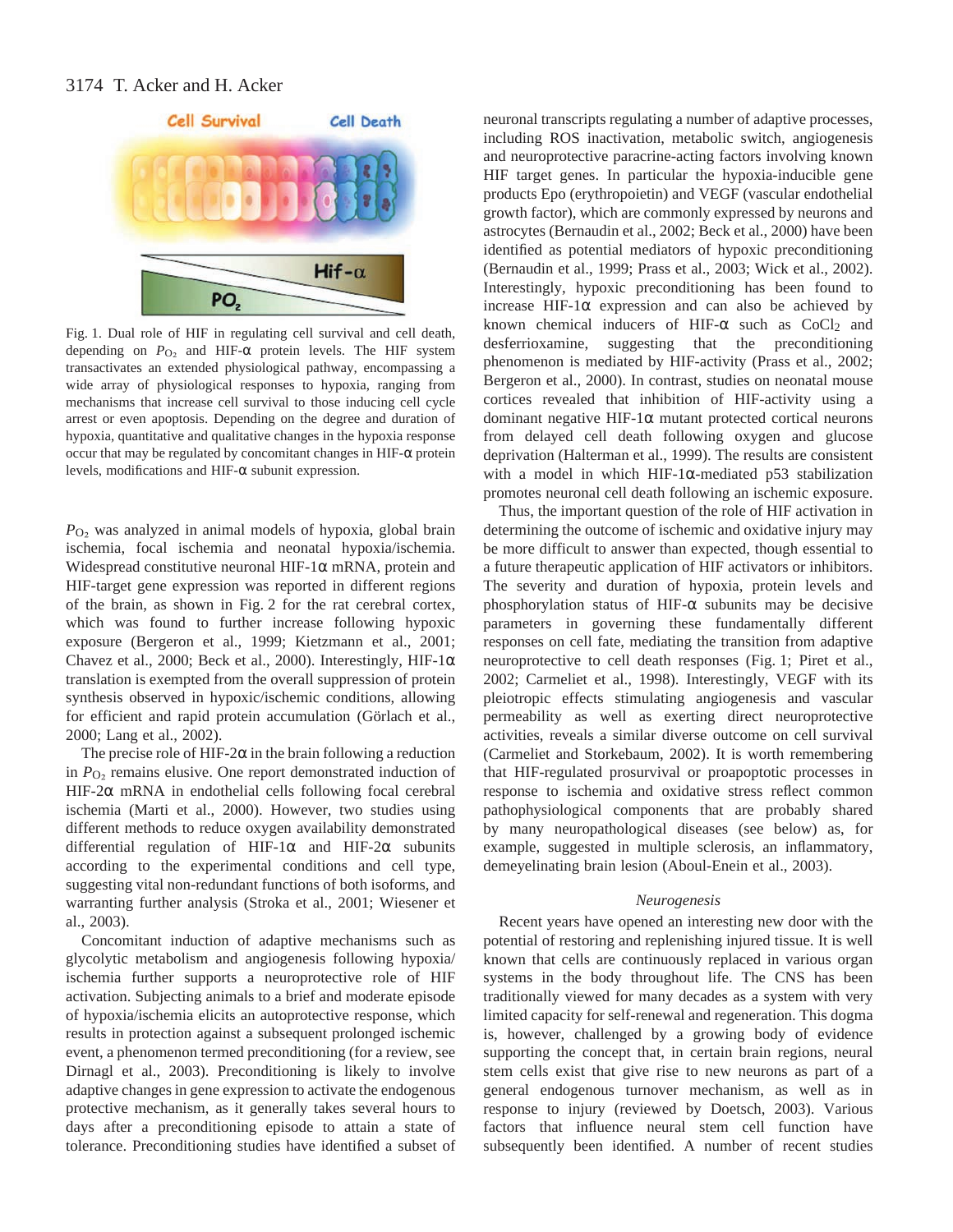

Fig. 2. HIF-1α localization in brain under physiological and pathophysiological conditions. (A) Heterogeneity of nuclear HIF-1α localization in neurons of the mouse cortex under physiological conditions is probably related to the heterogeneous distribution of tissue  $P_{\text{O}_2}$ . In addition, HIF- $\alpha$  expression may be influenced by other factors discussed, such as PHD activity or growth factor signaling. (B) In contrast, human brain tumors show distinct nuclear HIF-1α localization in pallisading cells close to the necrotic core (N) of glioblastoma multiforme.

suggest that oxygen-dependent gene expression is of crucial importance in governing essential steps of neurogenesis such as cell proliferation and renewal, survival and differentiation. Indirect evidence for this stems from studies demonstrating increased cell proliferation and neurogenesis after hypoxic/ischemic episodes (Liu et al., 1998; Takagi et al., 1999; Jin et al., 2001). Low oxygen concentrations have been shown in *in vitro* neurosphere assays to induce proliferation, cell survival and neuronal differentiation (Studer et al., 2000; Morrison et al., 2000; Shingo et al., 2001). Accordingly, a number of hypoxia-inducible growth factors such as VEGF, Epo, IGF-1 and stem cell growth factor have been implicated as important regulators of neurogenesis (Jin et al., 2002a,b; Shingo et al., 2001; Aberg et al., 2000). So far no studies on HIF- $\alpha$  function in neural stem cells have been performed, but analysis of the effects of HIF-1 $\alpha$  loss of function in other organ systems suggests a pivotal role in stem cell homeostasis (Schipani et al., 2001; Seagroves et al., 2003). Interestingly, the redox state of the cell seems to decisively influence cell fate decision, either supporting self renewal (reduced state) or differentiation (oxidized state) mechanisms (Noble et al., 2003). In support of this concept, hypoxia has been shown to induce and keep cells in an undifferentiated, immature phenotype (Jogi et al., 2002). Recent studies have highlighted the endogenous repair capacity of the brain following injury after focal cerebral ischemia and the potential for using these inherent regenerative abilities in putative therapeutic approaches. Considerable regeneration of neurons from the endogenous neural stem niche occurs within the striatum (Arvidsson et al., 2002). Hippocampal regeneration by pyramidal cell replenishment can be even further enhanced by ventricular application of growth factors known to stimulate neural stem cell growth (Nakatomi et al., 2002). A recent study elegantly exploited the pleiotropic and possibly synergistically acting activities of VEGF to show that intracerebroventricular VEGF application administered after the insult reduced infarct size and improved the overall functional outcome, presumably as a result of enhanced angiogenesis, neuroprotection and neurogenesis (Sun et al., 2003). Thus, hypoxia-inducible gene expression may provide crucial cues to stimulate and direct neurogenesis to areas where cells are lost.

#### *Neurodegenerative disease*

Neurodegenerative diseases as diverse as Alzheimer's disease, frontotemporal dementia, prion diseases, Parkinson's disease, Huntington's disease or amyotrophic lateral sclerosis are associated with the accumulation of potentially toxic, aggregation-prone misfolded proteins (Taylor et al., 2002). Features of these diseases can be recapitulated in transgenic mouse models overexpressing mutant proteins (Wong et al., 2002). Increasing evidence suggests that such protein assemblies are particularly vulnerable to neurons by triggering cellular and neuroinflammatory stress responses. Among others, oxidative stress in particular has been implicated as a causative agent of progressing neuronal degeneration.

Deposition of β-amyloid (βA) peptide, typically present in extracellular plaques, is thought to be intimately connected to the initiation of Alzheimer's disease (Bishop et al., 2002). βA peptides are believed to act as the primary toxic agent detrimental to neural cell function and responsible for neural cell death. They have been shown to directly induce ROS generation, thus causing oxidative damage. A recent study implicated HIF-1 $\alpha$  activation as a general neuroprotective mechanism against oxidative stress and βA-toxicity (Soucek et al., 2003). Clonal neural cell lines and primary cortical neurons, which are resistant to βA-toxicity, revealed an enhanced flux of glucose through the glycolytic and the pentose-phosphate pathway, due to enhanced enzymatic activity. Based on this observation the authors went on to show that this increase in cellular glucose metabolism correlated with elevated HIF-1 $\alpha$  protein levels and activity. Importantly, exposure of neurons to βA-peptide was shown to induce HIF-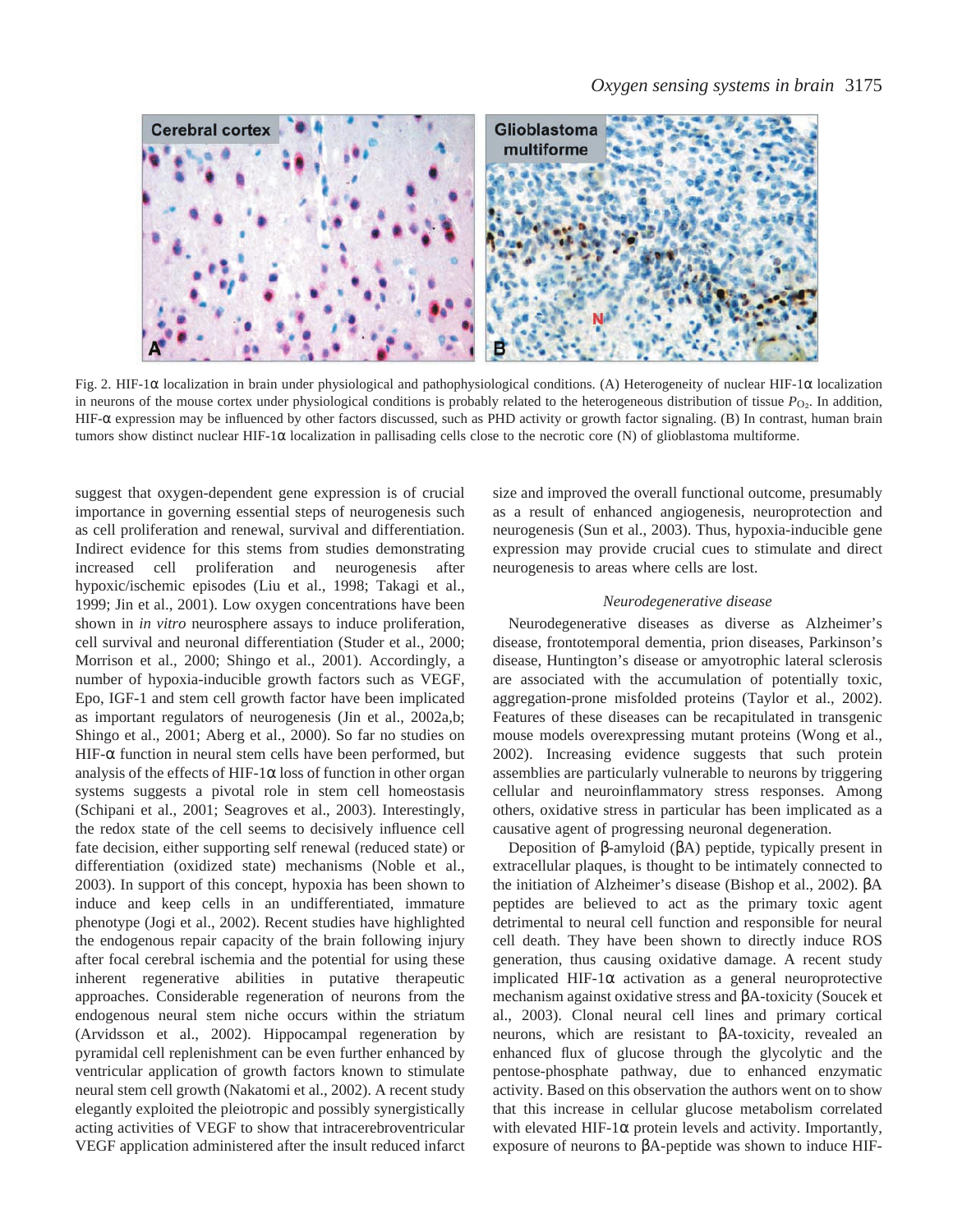1α, though the mechanisms of induction remained unknown. Interestingly, HIF controls the coordinate upregulation of genes of the glycolytic pathway, ranging from glucose uptake to lactate production. HIF-mediated induction of glucose transport and utilization has been implicated in supporting antioxidative mechanisms, by generating reducing equivalents in the form of NADH and NADPH *via* glycolysis or the pentose-phosphate pathway, as well as synthesis of the antioxidant pyruvate. Thus, in Alzheimer's disease pathology, HIF may be involved a feedback mechanism, whereby βA induces HIF-1 $\alpha$  activity, which in turn upregulates adaptive antioxidative mechanisms to help to combat the increased oxidative stress inflicted by βA. Considering the growing body of evidence that ROS regulate HIF activity (see below), an interesting question remaining to be answered is whether βAmediated HIF induction operates *via* ROS generation. This early neuroprotective response induced by βA may eventually be overridden by cumulative toxicity effects. The neuron may finally succumb to the continuous stress afflicted by neurotoxic peptides such as β-amyloid and induce a cell death program. Again, given the pro-apoptotic activity of HIF-1α, it is intriguing to ask to what extent a βA-mediated sustained and prolonged neural induction of HIF-1 $\alpha$  may participate in this process.

Amyotrophic lateral sclerosis, a progressive motorneuron disease, is another intriguing example of implicating dysregulated oxygen signaling pathways in the pathogenesis of neurodegenerative diseases. Motor neurons are known to be exquisitely susceptible to variations of oxygen concentration. Hence during transient episodes of ischemia the decrease in oxygen supply or the oxidative damage caused by free radicals generated during reoxygenation may prove particularly fatal. Indeed, cumulative oxidative damage due to the toxic gain-offunction of mutant SOD1 has been linked to the pathogenesis of amyotrophic lateral sclerosis (ALS; Cluskey and Ramsden, 2001; Rakhit et al., 2002). A novel player in the aetiology of ALS has only recently been identified. To study the relevance of HIF-mediated induction of the VEGF-gene, transgenic mice with the hypoxia-responsive element (HRE) deleted were generated (Oosthuyse et al., 2001). HRE-deficiency was associated with a decrease in both normoxic baseline and hypoxia-induced VEGF levels in the central nervous system, which predisposed the animals to develop an adult-onset, progressive motor neuron disease. Motor neuron loss in these mice probably resulted from a chronic reduction in neural vascular perfusion, which in addition may have been exacerbated by an insufficient VEGF-dependent neuroprotection. These findings prompted the authors in a recent report to further analyze the contribution of impaired VEGF regulation in the pathogenesis of human ALS (Lambrechts et al., 2003). Interestingly, decreased VEGF protein serum levels were found in all ALS patients analyzed, which in a subset of patients could be genetically linked to specific haplotypes within the VEGF promotor/leader sequence being associated with a reduced transcription, IRESmediated expression and translation of VEGF. These data also clearly implicate impaired VEGF expression as a modulator of ALS pathology in the human situation. No sequence variations in the HIF-binding site of the VEGF-promotor or functionally relevant missense mutations in the HIF-1α and HIF-2α genes could be identified.

Collectively, these studies implicate reduced hypoxiainduced expression of genes with neurotrophic or neuroprotective effects as novel components in the pathogenesis of neurodegenerative diseases. In addition, vascular defects and chronic vascular perfusion deficits, e.g. chronic ischemia, have been documented in a number of neurodegenerative conditions such as Alzheimer's disease, Parkinson's disease or ALS (for a review, see Storkebaum and Carmeliet, 2004). It remains to be elucidated whether and to what extent the HIF-system may participate in the disease process. Current data would support a dual, seemingly paradoxical role of the HIF-system, depending on whether it is the cause or the consequence, i.e. a primary or secondary effect. Again the opposing effects on cell survival of downstream components of the HIF complex may be the clue to this paradox (Fig. 1). Impaired activation of the HIF-system would result in reduced induction of neurotrophic adaptive cascades and thus decreased cell survival. Support for this notion stems from studies showing that aging, a known risk factor for neurodegenerative diseases such as Alzheimer's disease, severely attenuates the capacity to induce  $HIF-1\alpha$ activity, thus impairing the cell's ability to respond adequately to ischemic stress (Chavez and LaManna, 2003). On the other hand, chronic and sustained activation of the HIF-system as a consequence of chronic vascular insufficiency, for example, may end in cell degeneration. Interestingly, cellular disturbances of proteosomal function resulting in ubiquitin accumulation have been reported in many neurodegenerative disorders and are likely also to affect HIF-α levels (Bence et al., 2001). Both pathomechanisms could even be operative in the same disorder, with the former contributing to early-stage and the latter to late-stage disease process. Considering the complexity of neurodegenerative disorders, however, the process outlined above is likely to be oversimplified and warrants further analysis. Transgenic animal studies selectively modulating HIF-1 $\alpha$  and HIF-2 $\alpha$  expression and function in the different cell types of the brain may be crucial in further clarifying the role of the HIF system in neurodegeneration.

#### *Neoplasia*

Regions of low oxygen tension are commonly found in malignant tumors and are associated with increased frequency of tumor invasion and metastasis and a poor therapy outcome. The ability to initiate homeostatic responses and adapt to hypoxia represents an important and crucial aspect in solid tumor growth. In particular, activation of the HIF system has been identified as an important mediator of these processes. The involvement of HIF in tumor physiology is covered in more detail in a recent review (Acker and Plate, 2002). In comparison to adjacent tissue widespread HIF activation is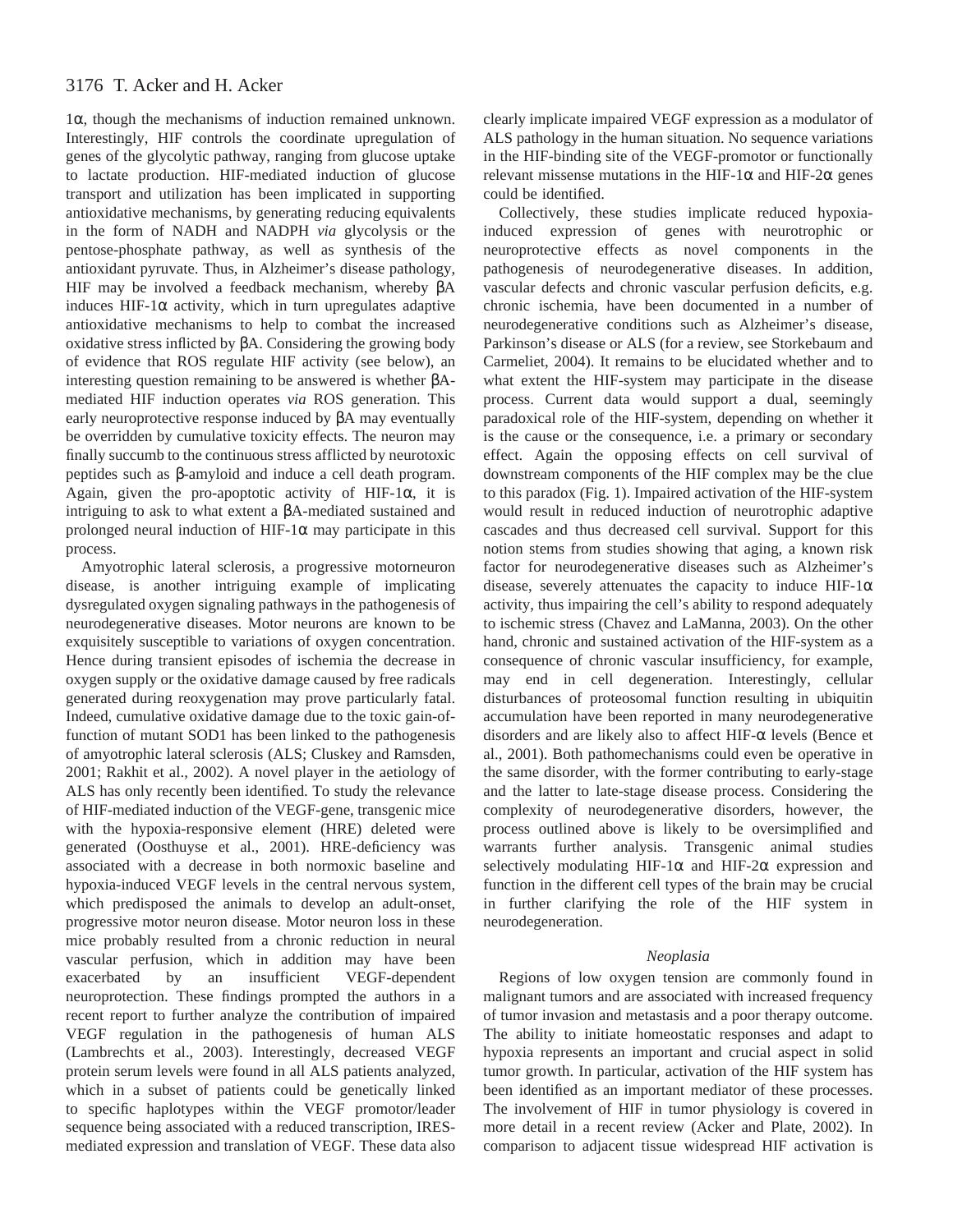observed in tumors, correlating with tumor growth and progression. HIF overexpression in tumors is related to both hypoxia-dependent (observed close to the necrotic area, as shown in Fig. 2) and hypoxia-independent mechanisms, such as oncogene activation and growth factor signaling pathways. The relevance of the HIF system to tumor growth and progression is highlighted by the variety of mechanisms regulated by HIF-target genes, ranging from angiogenesis, to increase tissue oxygenation over glycolysis, and pH regulation, allowing for energy generation when oxygen is scarce, to cell proliferation and survival pathways. It is worth remembering that the HIF pathway exerts its effects not only on the tumor cell but also on the stromal microenvironment, to enhance and promote tumor vascularization and growth. In fact, the activation of the HIF system elicits a cellular and molecular crosstalk leading to the coordinated collaboration between tumor, endothelial, inflammatory/hematopoietic and circulating endothelial precursor cells (reviewed by Acker and Plate, 2003).

The clinical correlation between intratumoral hypoxia and tumor aggressiveness, which is particularly characterized by tumor invasion and the ability to metastasize, has found a possible molecular correlate in recent studies. Thus, crucial steps in these processes, including cell mobility and migration, tissue invasion and the ability to home into specific organ sites, are governed by specific signaling pathways known to contain HIF-target genes such as c-Met, the receptor for HGF (scatter factor/hepatocyte growth factor), or the chemokine receptor CXCR4 (Pennacchietti et al., 2003; Schioppa et al., 2003; Staller et al., 2003). Both receptor systems have well established functions in tumor invasion and metastasis, as shown e.g. in breast cancer (Muller et al., 2001) or gliomas (reviewed in Lamszus et al., 1999). In addition, several factors known to determine the invasive cancer phenotype such as cathepsin D, matrix metalloproteinase 2 and urokinase plasminogen activator receptor (uPAR) have been shown to be regulated by HIF (Krishnamachary et al., 2003). Indeed, inhibition of the HIF pathway by geldanamycin was shown to diminish glioma cell migration *in vitro* (Zagzag et al., 2003). Interestingly, though a growing body of evidence suggests that HIF-1 $\alpha$  is the major orthologue to convey hypoxia-induced gene expression, both HIF-1 $\alpha$  and HIF-2 $\alpha$  seem to be required for hypoxia-induced cell migration, as shown recently by siRNA-mediated knock-down of each orthologue in breast cancer cell lines (Sowter et al., 2003). Thus, low  $P_{O_2}$  and activation of the HIF system causes the tumor cell to migrate away from hypoxic areas and invade further into the host tissue and organs, thus supporting tumor spread. It is interesting to note that in highly invasive glioblastoma multiforme, the most malignant and particular hypoxic brain tumor entity, single tumor cells with high-level HIF expression have been detected at the leading tumor invasion front (Zagzag et al., 2000).

Recent insight into the precise mechanisms of oxygen sensing and signaling may help to develop novel anti-tumor strategies that specifically target the PHD-HIF-VHL pathway. Given the widespread HIF activation in tumors, the role of HIF in transactivating angiogenic factors and the role of angiogenic factors in tumor growth, interfering with this pathway is particularly appealing. Its rationale lies in depriving the tumor cell of oxygen and nutrients by inhibiting angiogenesis while at the same time disabling adaptive mechanisms that help the cell to survive in this microenvironment. The feasibility of this approach has been confirmed in different reports (Maxwell et al., 1997; Ryan et al., 1998; Kung et al., 2000; Kim et al., 2001). However, given their key regulatory role in various complex physiological pathways stretching from metabolism, proliferation and differentiation to apoptosis, general manipulation of the HIF system is likely to show a variable outcome depending on the cellular context, e.g. tumor cell type (Carmeliet et al., 1998; Blancher et al., 2000) or tumor microenvironment (Blouw et al., 2003) and should for this reason be employed cautiously. HIF itself may directly influence the outcome of present therapies such as chemotherapy and radiotherapy. HIF-1α deficiency in fibroblasts resulted in increased apoptotic cell death in response to agents such as carboplatin and ectoposide or ionizing radiation known to induce double-strand breaks, suggesting that HIF-1 $\alpha$  may induce expression of genes involved in the repair of DNA double-strand breaks (Unruh et al., 2003).

Manipulation of the putative oxygen sensor system prolyl hydroxylase (PHD; see below) offers yet another new and challenging strategy to analyze and influence tumor biology. Interestingly, PHD activity in cancer cells may be reduced, as suggested by incomplete prolyl hydroxylation of HIF- $\alpha$  in normoxic tissue culture as detected by hydroxylation-specific antibodies (Chan et al., 2002). HIF- $\alpha$  degradation under these conditions can be enhanced by vitamin C or iron supplementation (Knowles et al., 2003), both important cofactors of PHD, suggesting that attenuated PHD activity may contribute to the general HIF activation in tumor cells. In line with these observations, ectopic PHD1 overexpression in colon carcinoma cells suppressed HIF-1α levels and reduced *in vivo* tumor growth (Erez et al., 2003).

### **Putative oxygen sensors**

As outlined above, changes in oxygen tension elicit different responses by the cell, which activate short- and long-term adaptive mechanisms. A putative oxygen sensor system has to fulfil several crucial requirements. Sensor responses should inherently depend on the ability to sense oxygen concentrations and, whenever the  $P_{\text{O}_2}$  deviates from a given preset value, to initiate distinct signaling cascades. The wide operating field of the tissue  $P_{\text{O}_2}$  distribution as shown in Fig. 3 suggests that the threshold of activation may vary from organ to organ and cell to cell and may also depend on the developmental stage of the organism (Acker et al., 1980), arguing for flexible and highly adaptive systems. These should allow for graded subsequent cellular reactions, partly requiring changes in gene expression. Oxygen-sensing heme proteins and PHD have been described as candidate sensor systems connecting an oxygen-dependent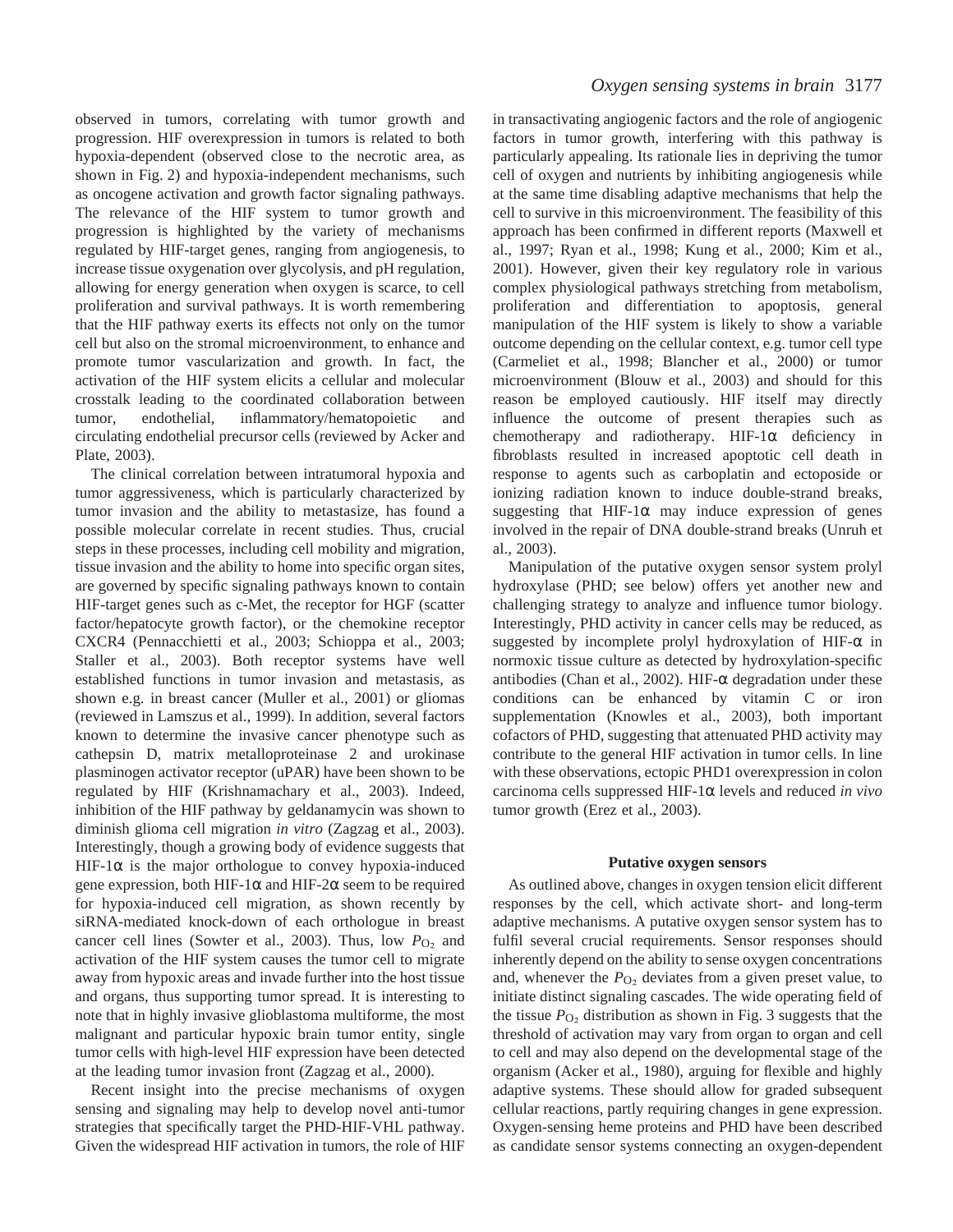

enzymatic activity to the regulation of hypoxia-inducible responses, as outlined schematically in Fig. 3.

### *Oxygen-sensing heme proteins*

Molecules changing their chemical properties as a direct consequence of the surrounding  $P<sub>O</sub>$ , may mediate the first step in oxygen sensing. As for the carotid body, hypoxia leads to an increase in afferent carotid sinus nerve activity, stimulating ventilation and blood circulation in the body to avoid hypoxic tissue damage. The primary oxygen sensor triggering this increase is as yet unknown, but there is large agreement that it is a heme protein, either a mitochondrial component of the respiratory chain (Baysal et al., 2000; Mills and Jöbsis, 1972; Wilson et al., 1994) or a non-mitochondrial protein like the NAPH oxidase (Nox; Fu et al., 2000; Cross et al., 1990).

Light absorption spectra identified very recently a cytochrome  $a_{592}$  (shown in yellow in Fig. 4) as a unique component of carotid body cytochrome *c* oxidase. In contrast to other cytochromes, cytochrome *a*592 revealed an apparent low *P*<sub>O2</sub> and high CN<sup>−</sup> affinity, probably due to a shortcut of electron flow within the cytochrome *c* oxidase between CuA and cytochrome  $a3$ –Cu<sub>B</sub>. It was suggested that this specific property would allow the regulation of intracellular calcium levels under hypoxia (Streller et al., 2002).

Furthermore, it was postulated that a NADPH oxidase isoform (shown in dark green in Fig. 4) within carotid body type I cell functions as an oxygen sensor to regulate ion channel conductivity and gene expression (Cross et al., 1990). In this context, various NADPH oxidase isoforms comprising complexes between p22phox, gp91phox, p47phox, p40phox, p67phox and Rac1, 2 components must be considered. Their Fig. 3. Modulation of oxygen sensor sensitivity by cofactors. Oxygen-sensing systems connecting an oxygendependent enzymatic activity to the regulation of hypoxia-inducible responses should operate at high and low  $P_{\text{O}_2}$  affinities, fitting the heterogeneous  $P_{\text{O}_2}$ distribution curve. Oxygen-sensing heme proteins such as mitochondrial complex IV (cytochrome *c* oxidase) and NAD(P)H-oxidase as well as PHD have been described as candidate sensor systems functioning at different  $K_m$  values. Modulation of the specific  $P_{\text{O}_2}$ affinities or oxygen sensor activities would allow efficient triggering and fine-tuning of various signal cascades to optimize cellular function and adaptation over a broad range of  $O<sub>2</sub>$  concentrations.

function may not, however, be limited to the carotid body, as they show widespread expression throughout the body, e.g. Nox1 in pulmonary vasculature smooth muscle cells (Weissmann et al., 2000) or the neutrophil Nox2 in endothelial cells (Görlach et al., 2000b) and neuroepithelial bodies (NEB; Fu et al., 2000). The isoforms (Nox1–4 and the Duox group) make use of the gp91phox component, as reviewed by Lambeth et al. (2000). Gp91phox knock-out mice showed an

impaired hypoxic ventilatory control in neonatal animals due to a decreased oxygen sensitivity of NEB potassium channel conductivity (Kazemian et al., 2001; Fu et al., 2000) indicating an oxygen sensor function of the NADPH oxidase in this cell type and related strains (O'Kelly et al., 2001, 2000). On the other hand, gp91phox knock-out mice showed unimpaired oxygen-sensing function of pulmonary vasculature smooth muscle cells (Archer et al., 1999) or carotid body hypoxic drive (Roy et al., 2000). However, p47phox knock-out mice demonstrated an enhanced carotid body hypoxic drive, suggesting a particular Nox isoform for the carotid body (Sanders et al., 2002). Taken together, various NADPH oxidase isoforms may act as part of the oxygen-sensing system.

#### *Prolyl hydroxylases*

Hydroxylation provides a dual mechanism of inhibiting HIF activity, inducing proteolytic degradation and reducing transcriptional capacity. These processes are conferred by a recently identified subclass of 2-oxoglutarate dependent hydroxylases. Interaction of VHL with HIF- $\alpha$  requires an O<sub>2</sub>and iron-dependent hydroxylation of specific prolyl residues (Pro 402, Pro 564) within the HIF-α ODD (oxygen-dependentdomain) carried out by HIF-prolyl hydroxylase (PHD; Epstein et al., 2001; Bruick and McKnight, 2001; Oehme et al., 2002). So far, four orthologues of PHD have been described (PHD I–IV). A second oxygen-dependent switch involves hydroxylation of an asparagine residue within the C-TAD of HIF- $\alpha$  subunits by a recently identified HIF asparaginyl hydroxylase called factor-inhibiting HIF (FIH-1; Lando et al., 2002). Asparagine hydroxylation apparently interferes with recruitment of the coactivator p300, resulting in reduced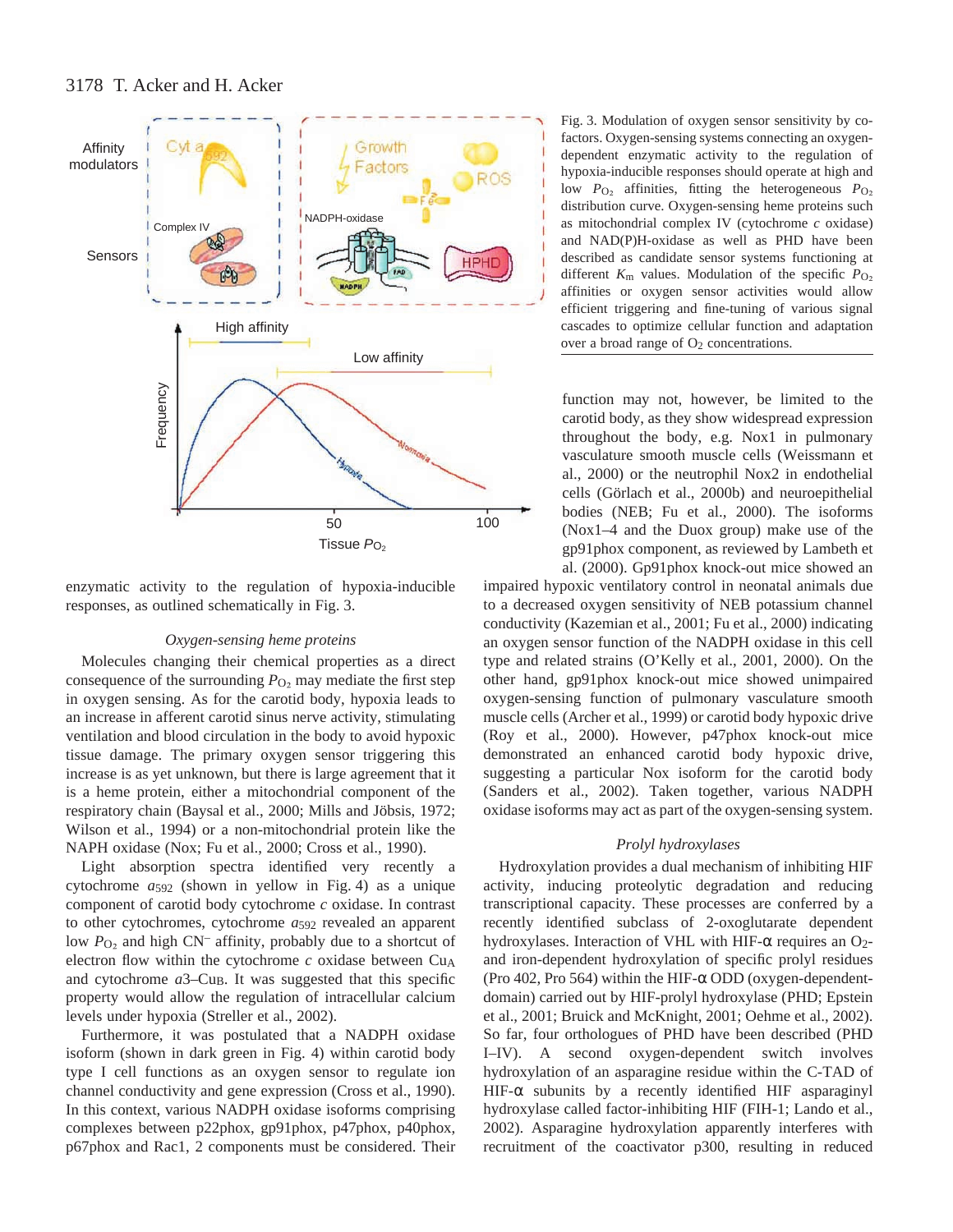Fig. 4. N<sub>2</sub> *versus* aerobic steady state spectrum (black solid noisy line) as a mean of six carotid bodies fitted by different mitochondrial and nonmitochondrial cytochrome spectra, indicated by different colors. The superposition curve (black solid line) obtained by varying the amplitude of the optical density of five cytochromes closely fits the experimental curve (Streller et al., 2002).



transcriptional activity. Both PHD and FIH belong to a superfamily of 2-oxoglutarate dependent hydroxylases, which employ non-haem iron in the catalytic moiety (Hewitson et al., 2002). They require oxygen in the form of dioxygen, with one oxygen atom being incorporated in the prolyl or asparagyl residue, respectively, and the other into 2-oxoglutarate, yielding succinate and CO2. Thus, the hydroxylation reaction is inherently dependent on ambient oxygen pressure, providing a molecular basis for the oxygen-sensing function of these enzymes.

Interestingly, PHD are strikingly sensitive to graded levels of oxygen *in vitro*, mirroring the progressive increase in HIF- $\alpha$  protein stability and transactivation activity observed when cells are subjected to graded hypoxia *in vitro* (Epstein et al., 2001). In line with this observation, PHD have been found to have a striking low  $O_2$  affinity of 178 mmHg above the concentration of dissolved  $O_2$  in the air (Hirsilä et al., 2003). Consequently, taking the regular tissue  $P_{\text{O}_2}$  distribution as shown in the lower part of Fig. 3, PHD would operate under suboptimal, non-equilibrium conditions for  $HIF-\alpha$  turnover far beyond their *K*m. However, given regular Michaelis–Menten kinetics, this would allow the enzymes to operate in a highly sensitive manner, in which small changes in oxygen concentration result in pronounced changes in enzymatic reaction velocity and thus HIF-α turnover. In contrast, collagen prolyl-4-hydroxylases exhibit a *K*m of about 28·mmHg, one sixth of the *K*m of PHD, allowing optimal hyroxyprolylcollagen biosynthesis under the low oxygen concentrations physiologically found in the cell (Hirsilä et al., 2003). Recently, FIH was shown to have a  $K<sub>m</sub>$  of around 64 mmHg, suggesting that this enzyme also acts as a *bona fide* oxygen sensor, at least under conditions as found in normoxic tissues *in vivo* (Linke et al., 2004). Immunohistochemical staining of tissues for HIF- $\alpha$  subunits is an indirect method of assessing the activity of the PHD/HIF system *in vivo*, and such studies have documented that HIF- $\alpha$  levels are generally low in rodent tissues under physiological conditions and are substantially increased in response to systemic hypoxia or tissue ischemia (Stroka et al., 2001; Wiesener et al., 2003). Interestingly, HIF- $\alpha$  levels remain low even in regions such as the renal medulla, which are characterized by low oxygen tensions known to enhance HIF-α protein *in vitro*. In addition, the extent and time course of induction as well as cell-type-specific expression varies, suggesting that individual, cell-specific thresholds for activation of the response may exist. The above mentioned characteristics of the PHD system render it highly sensitive to alterations of cofactor concentration, such as ferrous iron (Knowles et al., 2003) or 2-oxoglutarate, substrate concentration, e.g. due to changes in  $HIF-\alpha$  synthesis (Wiener et al., 1996; Zhong et al., 2000), as well as enzyme concentration, e.g. due to changes in mRNA expression of PHD orthologues in response to  $P_{\text{O}_2}$  (Epstein et al., 2001), being particularly striking for PHD3 (del Peso et al., 2003). Consistent with this hypothesis, physiological concentrations of cofactors such as ascorbate  $(25-50 \,\mu\text{mol}\,l^{-1})$ ; Knowles et al., 2003) have been reported to be far below the  $K<sub>m</sub>$  values of PHD for vitamin C  $(140-170 \,\mu\text{mol})^{-1}$ ; Hirsilä et al., 2003), suggesting significant alterations in PHD activity with changes in cofactor concentrations, as outlined in Fig. 3A. Our understanding of the exact interplay of these factors in setting the sensitivity of the PHD/HIF system is still incomplete, but nevertheless of crucial importance to understanding the celland tissue-specific activity and response of the oxygensignaling cascade.

Interestingly, although ubiquitously expressed in various tissues, PHD orthologues differ in their relative cell-specific abundance of mRNA levels (Lieb et al., 2002; Cioffi et al., 2003; Oehme et al., 2002). Moreover, PHD2 and PHD3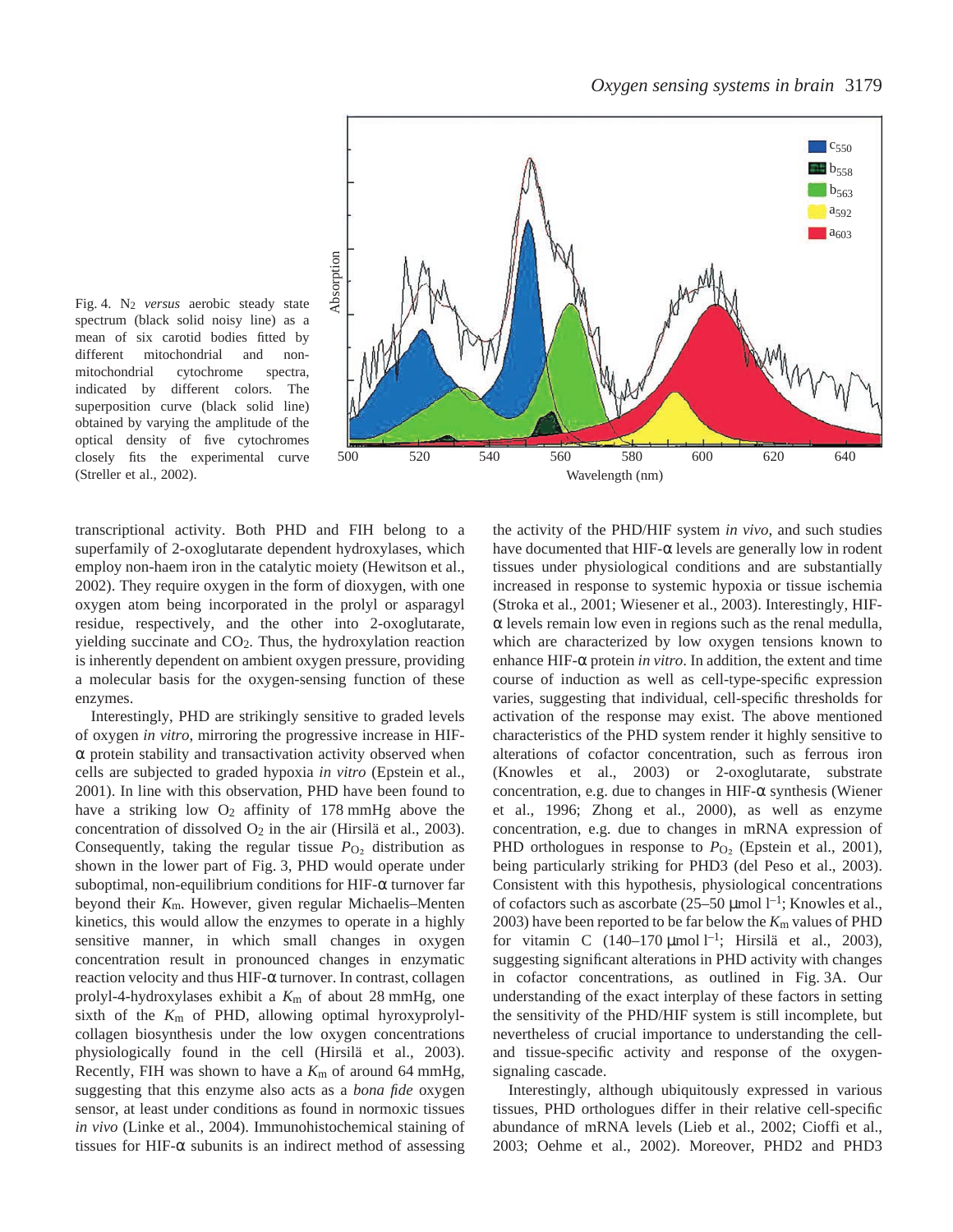

Fig. 5. Three-dimensional 2-photon confocal laser scanning microscopy (2P-CLSM) of PHD1, PHD2, PHD3 and FIH-1. Different EGFP fluorescence intensities of single cells are visualized in false colors as indicated by the color bar. Up to 64 optical slices through transfected cells were recovered by 2P-CLSM. After reconstruction of the optical slices the distribution of the EGFP fluorescence within a single cell is 3D-visualized. A cut through the cell reveals the inside distribution. Overlays of all the optical slices are shown in the inserts (Metzen et al., 2003).

expression is upregulated by hypoxia, though the foldinduction apparently varies between cell type and  $P_{\text{O}_2}$  analyzed (Epstein et al., 2001; D'Angelo et al., 2003; del Peso et al., 2003; Berra et al., 2003; Metzen et al., 2003). The exact role of four PHD orthologues in the regulation of HIF activity remains elusive. However, it is evident that the hydroxylation efficiency among PHD1-3 is not identical and in particular differs regarding HIF-α orthologue preference and prolyl hydroxylation pattern, favoring the C-terminal prolyl residue (Hirsilä et al., 2003). RNAi (RNA interference)-mediated knock-down studies suggest that PHD2 is the rate-limiting enzyme controlling the steady state levels of HIF-1 $\alpha$  in normoxia, at least under cell culture conditions (Berra et al., 2003). Moreover, the study implicated PHD2 in the initial stages of HIF-1α degradation following reoxygenation. Interestingly, a role for PHD1 in controlling HIF-1 $\alpha$  levels under long-term maintenance of hypoxia (5–6 days) was proposed, suggesting further non-redundant functions of each PHD orthologue in other physiological or pathophysiological settings.

The subcellular localization of PHD has been studied by

ectopic expression of chimeric EGFP-fusion proteins and three-dimensional two-photon confocal laser scanning microscopy (2P-CLSM) analysis (Metzen et al., 2003). PHD1 was detectable exclusively in the nucleus, PHD3 was distributed more evenly in cytoplasm and nucleus, while the majority of PHD2 and FIH-1 was found in the cytoplasm (Fig. 5). The latter result is of interest because PHD2 and FIH-1 have a calculated molecular mass of 46·kD and 40.3·kD, respectively. As molecules of up to 60 kD usually have free access to the nuclear compartment, PHD2 and FIH-1 would be expected to be present in cytoplasm and nucleus. This finding may suggest that PHD2 and FIH-1 are actively excluded from the nucleus.

Little is known about the involvement of PHD in pathological settings such as neoplasia or neurological disorders. However, PHD may be a target of growth factor signaling pathways and/or oncogenic transformation. In fact, it has been shown that certain oncogenes such as ras and src induce HIF under normoxia by inhibiting prolyl hydroxylation on Pro 564 (Chan et al., 2002). Recent findings, however, suggest a possible link between PHD function and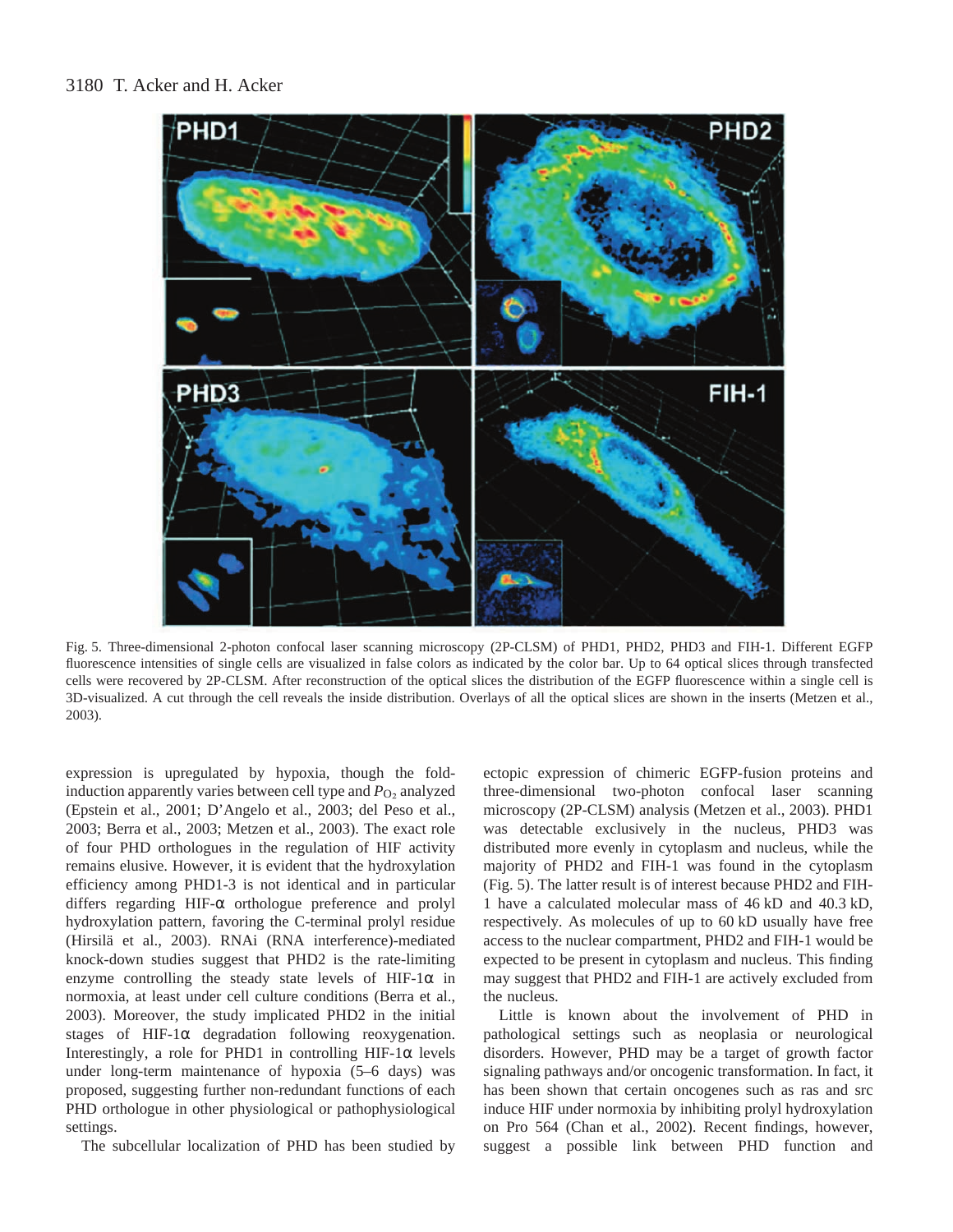tumorigenesis and neurodegeneration. The cosubstrate 2 oxoglutarate as an intermediate of the Krebs cycle is generated in mitochondria. The two ubiquitously expressed mitochondrial enzymes, succinate dehydrogenase (SDH) and fumarate hydratase (FH), catalyze sequential steps in the Krebs cycle. Interestingly, germline heterozygous mutations in the autosomally encoded enzyme and enzyme subunits are associated with hereditary predispositions to various tumors including paraganglioma, pheochromocytoma, benign smooth muscle cell tumor and RCC (Tomlinson et al., 2002; Baysal et al., 2000; Niemann and Muller, 2000; Astuti et al., 2001). Thus, both SDH and FH act as tumor suppressor genes. In contrast, homozygous germline mutations in SDH subunits cause mitochondriopathies such as the Leigh syndrome, which affect the central nervous system and skeletal muscles. The underlying mechanism through which loss of function leads to neoplasia or neurodegeneration remains unclear (for a review, see Eng et al., 2003). It is nevertheless tempting to speculate that defects in the Krebs cycle are likely to influence 2-oxoglutarate levels or other metabolic intermediates compromising PHD function. Further mitochondrial dysfunction may lead to increased production of ROS which, as described below, may also signal on the PHD/HIF system. Interestingly, ROS itself have been shown to interfere with mitochondrial function at the level of α-ketoglutarate dehydrogenase (KGDH) and SDH (Nulton-Persson and Szweda, 2001).

#### **Synopsis of oxygen sensing**

How can one reconcile the different candidates and concepts of oxygen sensing? Fig. 6 shows the putative cooperation of the three different oxygen-sensing systems, as described above under normoxic and hypoxic conditions. The operating field of these systems is the tissue  $P_{\text{O}_2}$  distribution curve of the corresponding organ. Normoxic *P*<sub>O2</sub> values range between 1 and 90 mmHg, with a mean value of about 30 mmHg (Leniger-Follert et al., 1975). When the oxygen concentration decreases this distribution curve becomes more and more left-shifted, depending on the degree of arterial blood hypoxia, as shown schematically in Fig. 3B. Thus, one should hypothesize the existence of oxygen-sensing systems with high as well as low  $P_{\text{O}_2}$  affinities to fit the heterogeneous  $P_{\text{O}_2}$  distribution curve. Modulation of the specific *P*<sub>O2</sub> affinities or oxygen sensor activities, e.g. by integration into the major signaling pathways, would efficiently trigger and fine-tune various signal cascades to optimise cellular function and adaptation over a broad range of  $P_{\text{O}_2}$  values, as summarized in Fig. 3A.

### *Oxygen sensing heme proteins*

The mitochondrial chain is a classical high affinity system keeping the electron flux across the cytochrome *c* oxidase constant below  $P_{\text{O}_2}$  values of 1 mmHg (Arthur et al., 1999). Consequently, the tissue  $P<sub>O<sub>2</sub></sub>$  range covered by the oxygensensing mitochondrial chain is small. However, with the mutated cytochrome *a*592 an affinity modulator was proposed, lowering the high  $P_{\text{O}_2}$  affinity of cytochrome *c* oxidase to about 30 mmHg (Streller et al., 2002). NAD(P)H oxidase with a *P*<sub>O</sub> affinity of about 20 mmHg seems to be the main ROS donor in many cell systems (Jones et al., 2000). The low *K*m of the NAD(P)H oxidase implies that it may function as an oxygen sensor operating at low to intermediate  $P_{\text{O}_2}$  ranges. Interestingly, NADPH-activity is exquisitely controlled by rac proteins and various growth factors (Görlach et al., 2003).

## *Prolyl hydroxylases*

In contrast, PHD have a strikingly low  $P_{O<sub>2</sub>}$  affinity above 150 mmHg (Hirsilä et al., 2003), far beyond the regular tissue  $P_{\text{O}_2}$  distribution, allowing efficient regulation of HIF activity under these conditions (see above). Apart from  $P_{\text{O}_2}$ , PHD activity is regulated by the amount of ferrous iron (reduced form) recovered by antioxidants such as vitamin C (Knowles et al., 2003). Iron is required for heme formation, being the most common limiting factor for erythropoiesis. Interestingly, HIF-target genes regulate different steps in iron homeostasis from iron uptake to iron transport and iron storage (Rolfs et al., 1997; Tacchini et al., 1999; Lok and Ponka, 1999; Mukhopadhyay et al., 2000). The implication of iron in oxygen sensing by 2-oxoglutarate-dependent hydroxylases and the involvement of iron in oxygen toxicity through the Fenton reaction (Porwol et al., 2001) give an additional need for tight iron regulation, making the interaction between oxygen and iron homeostasis physiologically highly appropriate. A further level of complexity is added as decreasing  $O<sub>2</sub>$ concentrations lower PHD activity which, however, may be partially compensated for by the increased availability of ferrous iron due to the more reduced state of the cell. Thus, the interplay is rather intricate to understand and study, and activity of the PHD/HIF system likely to be influenced by the redox state of the cell. Indeed, HIF is regulated in an iron- and redox-sensitive fashion. Redox regulatory systems such as Thioredoxin or Ref-1 have been shown to induce HIF- $\alpha$ stabilisation and transactivation function (Huang et al., 1996; Ema et al., 1999; Carrero et al., 2000; Lando et al., 2000; Welsh et al., 2002). It is intriguing to speculate that PHD may thus also act as an iron- and redox-sensor.

### *Reactive oxygen species*

Apart from toxic accumulation during reoxygenation periods ROS have been implicated as intracellular second messengers (reviewed in Lander, 1997; Nordberg and Arner, 2001). Various studies have demonstrated their influence on intracellular functions in oxygen signaling, as shown in Fig. 6. Increased ROS in tissues act on different signal pathways, e.g. the open probability of potassium channels (Duprat et al., 1995) or *via* enhancement of GATA-2 binding activity to attenuate activity of the Epo promoter (Tabata et al., 2001). Reports on HIF functions are particularly perplexing, since different outcomes on HIF activity have been observed depending on whether ROS are part of a normoxic, hypoxic or growth factor signaling cascade response, and further complicated by contradictory reports as to whether ROS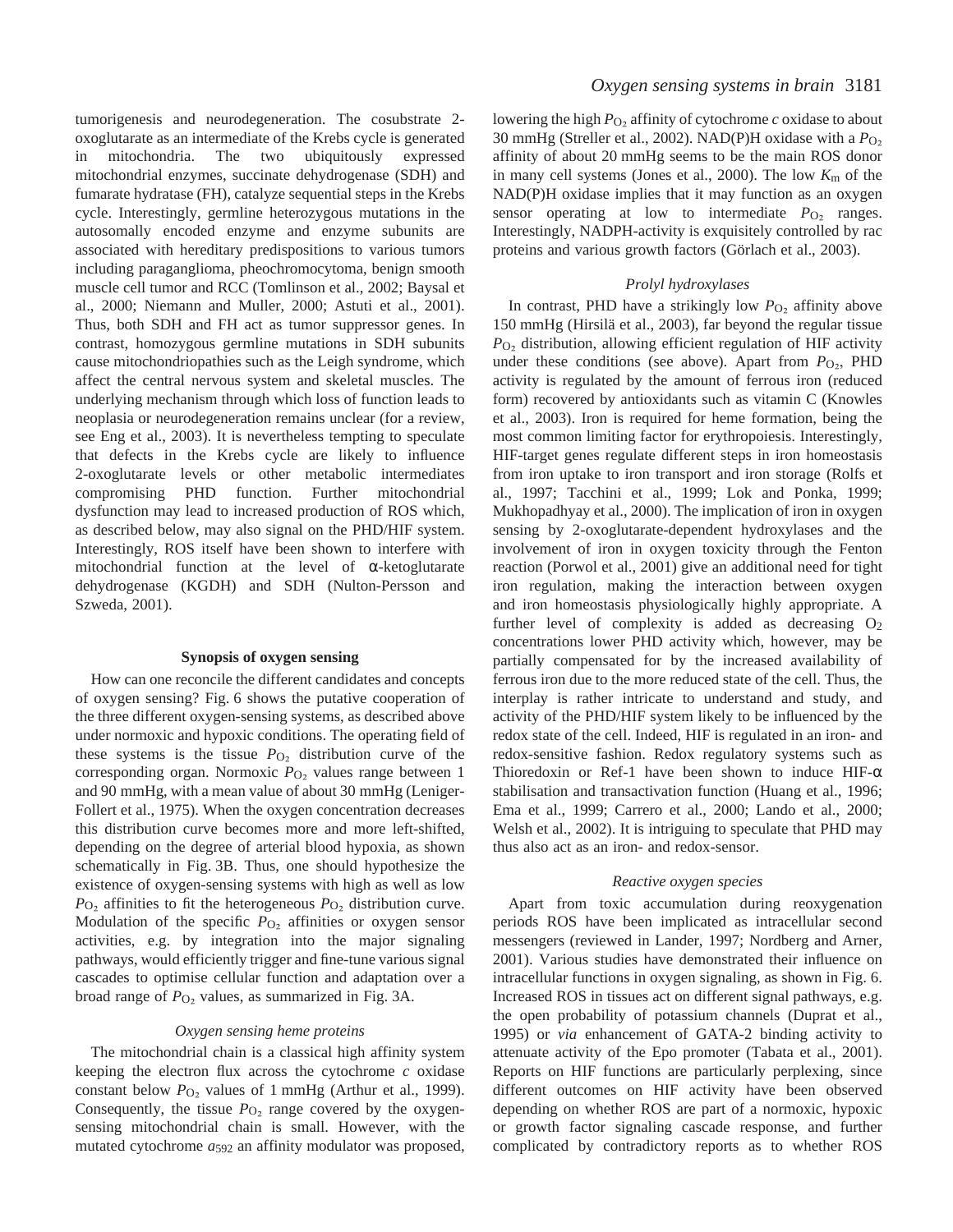3182 T. Acker and H. Acker



Fig. 6. Oxygen-sensing synopsis under (A) normoxia and (B) hypoxia. In normoxia, HIFα is constitutively synthesized and sent to proteosomal destruction, controlled by PHDdependent hydroxylation. In addition, NAD(P)H oxidase as the major donor of ROS has been implicated in controlling HIF- $\alpha$ stability, potentially involving the ironmediated Fenton reaction. Reduced O2 levels in hypoxia result in stabilization of HIF-α and subsequent HIF-target gene expression due to declining O2-dependent PHD and NAD(P)H oxidase activity. Further, during hypoxic events mitochondria have been suggested to be the major source of ROS formation at complex III, aiding HIF-α stabilization. In addition, as a consequence of the declining mitochondrial membrane potential, an impaired cytosolic calcium buffering dominates, which triggers transmitter release or ion channel conductivity eliciting a hypoxic cellular response. Not all ROS-mediated pathways on HIF activity are part of an oxygen-signaling response but rather expression of a delicate integration of oxygensensing mechanisms into major growth factor signaling pathways.

decrease or increase with decreasing  $O_2$  concentrations (reviewed by Fandrey and Genius, 2000).

ROS visualization and measurement is technically challenging, which explains why the majority of studies rely on either depleting the cells of ROS by antioxidant treatment or increasing ROS by application of pro-oxidants. These studies have documented an enhanced HIF-α protein/HIFreporter gene expression upon ROS decrease under normoxic (Salceda and Caro, 1997; Canbolat et al., 1998; Wartenberg et al., 2003; Görlach et al., 2003; Liu et al., 2004) and an attenuated HIF-α protein/HIF-reporter gene expression upon ROS increase under hypoxic conditions (Wang et al., 1995a; Huang et al., 1996; Fandrey et al., 1997; Wiesener et al., 1998; Canbolat et al., 1998; Wartenberg et al., 2003; Görlach et al., 2003). One recent study provided further evidence for an ERbased OH**.** production in regulating HIF degradation, mediated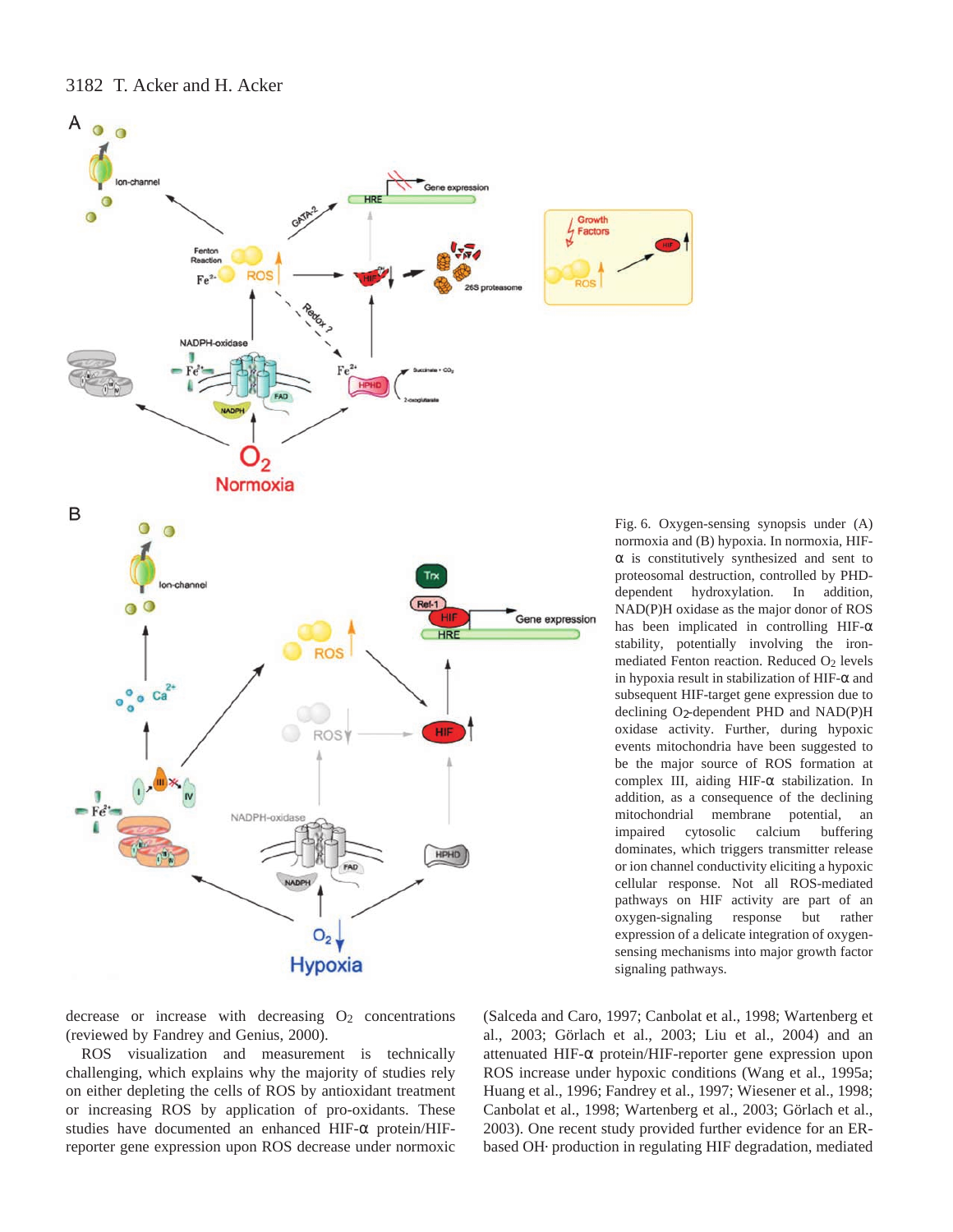by the Fenton reaction (Liu et al., 2004). These observations are in line with the concept that declining  $O_2$  concentrations trigger the hypoxia response as a result of decreased ROS intermediate production. The NAD(P)H oxidase as the major donor of ROS would at the centre of this model convert  $P_{\text{O}_2}$ to a redox signal. How this signal is transduced to HIF- $\alpha$  is not known. While ROS clearly affect the redox state of the cell and thus thioredoxin and Ref-1 function (see above), it is of interest to analyze whether ROS signaling in these settings interfaces with PHD function. Interestingly, ROS have, for example, been shown to interfere with mitochondrial function, affecting enzymes of the Krebs cycle at the level of  $\alpha$ -ketoglutarate dehydrogenase (KGDH) and SDH (Nulton-Persson and Szweda, 2001), which may influence 2-oxoglutarate levels (see above).

In contrast, during hypoxic events, mitochondria have been suggested to be the major source of ROS formation at complex III (Chandel et al., 1998) aiding HIF-α stabilization (Chandel et al., 2000; Hirota and Semenza, 2001). The issue of mitochondrial ROS formation is controversial, however, as other groups have reported that the decreasing mitochondrial membrane potential is associated with a reduction in mitochondrial ROS formation (Lee et al., 2001; Jones et al., 2000). Other reports have shown a general ROS decrease in hypoxia (Görlach et al., 2003) and further documented that a functioning mitochondrial respiratory chain may not be necessary for HIF-α regulation (Vaux et al., 2001; Srinivas et al., 2001). In addition, hypoxic signal transduction may require kinase/phosphatase activity in certain cell types (Wang et al., 1995b; Zundel et al., 2000; Mottet et al., 2003; however, contrast Alvarez-Tejado et al., 2002). Up to now, the putative corresponding phosphorylation targets such as HIF-α, transcriptional coactivators or the presented mediators of the oxygen-sensing pathway, have not been identified.

It is worth mentioning that not all ROS-mediated pathways on HIF activity are part of an oxygen-signaling response, but rather expression of a delicate integration of oxygen-sensing mechanisms into major signaling pathways. Extracellular signals like growth factors and cytokines have been shown to increase NAD(P)H oxidase-mediated ROS formation (Görlach et al., 2000a), with subsequent HIF stabilization under normoxic conditions (Richard et al., 2000; Haddad and Land, 2001). However, this mode of activation seems to be cellspecific.

### *Other factors*

The differences in target specificity and oxygen-dependent regulation of the two orthologues HIF-1α and HIF-2α may add a further level of complexity to oxygen signaling, though recent studies argue for a limited HIF- $2\alpha$  function in hypoxiainduced signaling (Park et al., 2003; Sowter et al., 2003). One report involving DNA microarray analysis identified distinct target genes encoding for enzymes of the glycolytic pathway that were exclusively regulated by HIF-1α, apart from several genes commonly regulated by HIF-1 $\alpha$  and HIF-2 $\alpha$  (Hu et al., 2003). In contrast, the study failed to distinguish genes

uniquely regulated by HIF-2 $\alpha$ . However, specific target genes regulated independently of HIF-1 $\alpha$  do exist, as shown for VEGFR-2 (Elvert et al., 2003) or pneumocyte type IIdependent VEGF expression (Compernolle et al., 2002). Indeed, studies analyzing the tissue-specific expression pattern of HIF-1α (Stroka et al., 2001) and HIF-2α (Wiesener et al., 2003) suggest complementary rather than redundant functions of both proteins. Interestingly, prolonged hypoxia may favor induction of HIF-2 $\alpha$  due to induction of natural antisense HIF-1α (aHIF), suggesting a qualitative change in signaling response, depending on duration of the hypoxic stimulus (Thrash-Bingham and Tartof, 1999; Chun et al., 2002; Uchida et al., 2004).

Finally, a delicate degree of oxygen-sensing regulation was recently suggested by a report showing that the  $P_{\text{O}_2}$  may differ in subcellular compartments under the control of signaling molecules such as NO (Hagen et al., 2003). Inhibition of mitochondrial respiration by NO under low oxygen tension resulted in reduced mitochondrial oxygen consumption, leading to an increase in intracellular oxygen availability and reactivation of prolyl hydroxylation of HIF-α subunits. Thus, by changing the intracellular *P*<sub>O2</sub> distribution field, the metabolic oxidative activity crucially influences the threshold of the cell to elicit adaptive mechanisms in response to a given tissue  $P_{\text{O}_2}$ . In this context, the different subcellular localizations of the putative oxygen-sensing systems (cytochrome *c*, *a*592 in mitochondria, NADPH-oxidase in cell membrane, PHD in cytoplasm and nucleus, FIH in cytoplasm) should be taken into account. Thus, specific oxygen-sensing cascades may, by means of their different oxygen sensitivities, cell-specific and subcellular localization, help to tailor various adaptive and dynamic responses according to differences in tissue oxygen availability.

#### **Conclusions**

Taken together, oxygen-signaling pathways in physiological and pathological conditions in multicellular organisms control essential cellular functions, with wide-ranging effects on cell fate. Exploiting these systems for therapeutic intervention seems promising but should be employed cautiously, as reflected by the dual role of HIF in regulating cell survival and cell death mechanisms. While under physiological conditions upregulation of adaptive survival mechanisms in viable cells and coordinated removal of injured cells serve to rescue the overall function of the tissue or organ, this program may run havoc under pathological conditions, as for example in neurodegeneration. Moreover, tumors may exploit HIFmediated survival mechanisms for their growth and progression by evoking and fostering a selective pressure for cells with specific genetic alterations that counteract HIF-mediated cell death responses. In this context, hypoxia-mediated upregulation of an antisense HIF-1 $\alpha$  (Thrash-Bingham and Tartof, 1999; Chun et al., 2002), the inhibitory PAS protein IPAS (Makino et al., 2002), PHD2/3 (Berra et al., 2003) or activation of glycogen synthase kinase 3 (GSK3; Mottet et al.,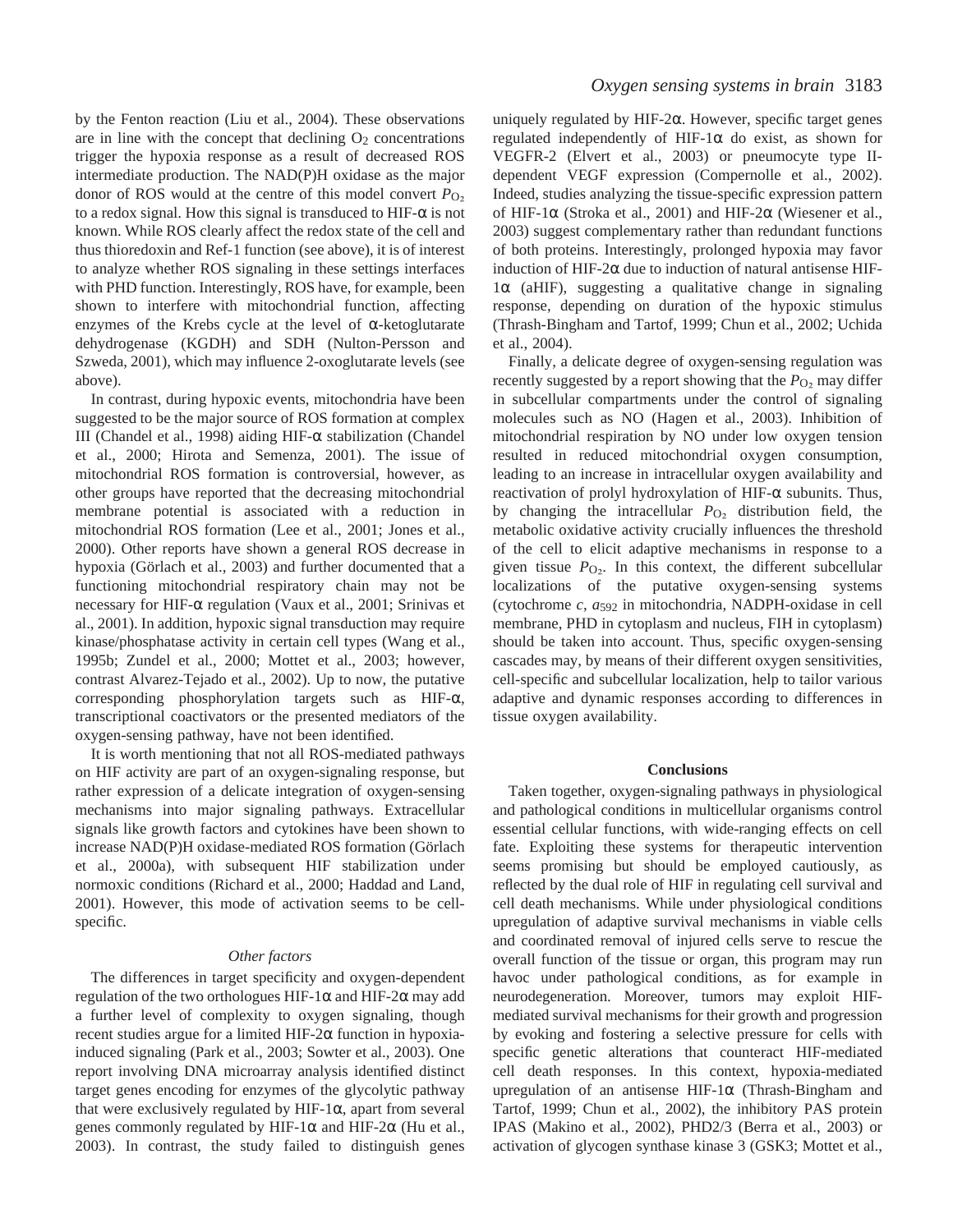2003) resulting in reduced hypoxic HIF- $\alpha$  accumulation may be viewed as a preventative and self-limiting procedure by the cell to keep  $HIF-\alpha$  levels and function from reaching toxic concentrations. Thus, from a therapeutic point of view, intervention in the PHD/HIF pathway may not lie in the extremes, i.e. in either general activation or inhibition, but rather in a balanced and fine-tuned manipulation of the system, as holds true for so many matters in life.

We would like to thank Amparo Acker-Palmer for graphics and design and helpful discussion. Supported by grants from the Deutsche Forschungsgemeinschaft (PL158/4-2, AC 110/1- 1) to T.A. and BMBF 13N7447/5 to H.A. Note that papers published after 6 February (when this article was submitted for publication) have not been cited.

#### **References**

- **Aberg, M. A., Aberg, N. D., Hedbacker, H., Oscarsson, J. and Eriksson, P. S.** (2000). Peripheral infusion of IGF-I selectively induces neurogenesis in the adult rat hippocampus. *J. Neurosci.* **20**, 2896-2903.
- **Aboul-Enein, F., Rauschka, H., Kornek, B., Stadelmann, C., Stefferl, A., Bruck, W., Lucchinetti, C., Schmidbauer, M., Jellinger, K. and Lassmann, H.** (2003). Preferential loss of myelin-associated glycoprotein reflects hypoxia-like white matter damage in stroke and inflammatory brain diseases. *J. Neuropathol. Exp. Neurol.* **62**, 25-33.
- **Acker, H., Lubbers, D. W., Purves, M. J. and Tan, E. D.** (1980). Measurements of the partial pressure of oxygen in the carotid body of fetal sheep and newborn lambs. *J. Dev. Physiol.* **2**, 323-328.
- Acker, T. and Plate, K. H. (2002). A role for hypoxia and hypoxia-inducible transcription factors in tumor physiology. *J. Mol. Med.* **80**, 562-575.
- **Acker, T. and Plate, K. H.** (2003). Role of hypoxia in tumor angiogenesis molecular and cellular angiogenic crosstalk. *Cell Tissue Res.* **80**, 562-575.
- **Althausen, S., Mengesdorf, T., Mies, G., Olah, L., Nairn, A. C., Proud, C. G. and Paschen, W.** (2001). Changes in the phosphorylation of initiation factor eIF-2alpha, elongation factor eEF-2 and p70 S6 kinase after transient focal cerebral ischaemia in mice. *J. Neurochem.* **78**, 779-787.
- **Alvarez-Tejado, M., Alfranca, A., Aragones, J., Vara, A., Landazuri, M. O. and del Peso, L.** (2002). Lack of evidence for the involvement of the phosphoinositide 3-kinase/Akt pathway in the activation of hypoxiainducible factors by low oxygen tension. *J. Biol. Chem.* **277**, 13508-13517.
- **Archer, S. L., Reeve, H. L., Michelakis, E., Puttagunta, L., Waite, R., Nelson, D. P., Dinauer, M. C. and Weir, E. K.** (1999). O-2 sensing is preserved in mice lacking the gp91 phox subunit of NADPH oxidase. *Proc. Natl. Acad. Sci. USA* **96**, 7944-7949.
- Arsham, A. M., Howell, J. J. and Simon, M. C. (2003). A novel hypoxiainducible factor-independent hypoxic response regulating mammalian target of rapamycin and its targets. *J. Biol. Chem.* **278**, 29655-29660.
- **Arthur, P. G., Ngo, C. T., Moretta, P. and Guppy, M.** (1999). Lack of oxygen sensing by mitochondria in platelets. *Eur. J. Biochem.* **266**, 215-219.
- **Arvidsson, A., Collin, T., Kirik, D., Kokaia, Z. and Lindvall, O.** (2002). Neuronal replacement from endogenous precursors in the adult brain after stroke. *Nat. Med.* **8**, 963-970.
- **Astuti, D., Latif, F., Dallol, A., Dahia, P. L., Douglas, F., George, E., Skoldberg, F., Husebye, E. S., Eng, C. and Maher, E. R.** (2001). Gene mutations in the succinate dehydrogenase subunit SDHB cause susceptibility to familial pheochromocytoma and to familial paraganglioma. *Am. J. Hum. Genet.* **69**, 49-54.
- **Baysal, B. E., Ferrell, R. E., Willett-Brozick, J. E., Lawrence, E. C., Myssiorek, D., Bosch, A., van der May, A., Taschner, P. E., Rubinstein, W. S., Myers, E. N. et al.** (2000). Mutations in SDHD, a mitochondrial complex II gene, in hereditary paraganglioma. *Science* **287**, 848-851.
- **Beck, H., Acker, T., Wiessner, C., Allegrini, P. R. and Plate, K. H.** (2000). Expression of angiopoietin-1, angiopoietin-2, and tie receptors after middle cerebral artery occlusion in the rat. *Am. J. Pathol.* **157**, 1473-1483.
- **Bence, N. F., Sampat, R. M. and Kopito, R. R.** (2001). Impairment of the ubiquitin-proteasome system by protein aggregation. *Science* **292**, 1552- 1555.
- **Bergeron, M., Gidday, J. M., Yu, A. Y., Semenza, G. L., Ferriero, D. M. and Sharp, F. R.** (2000). Role of hypoxia-inducible factor-1 in hypoxiainduced ischemic tolerance in neonatal rat brain. *Ann. Neurol.* **48**, 285-296.
- **Bergeron, M., Yu, A. Y., Solway, K. E., Semenza, G. L. and Sharp, F. R.** (1999). Induction of hypoxia-inducible factor-1 (HIF-1) and its target genes following focal ischaemia in rat brain. *Eur. J. Neurosci.* **11**, 4159-4170.
- **Bernaudin, M., Marti, H. H., Roussel, S., Divoux, D., Nouvelot, A., MacKenzie, E. T. and Petit, E.** (1999). A potential role for erythropoietin in focal permanent cerebral ischemia in mice. *J. Cereb. Blood Flow Metab.* **19**, 643-651.
- **Bernaudin, M., Nedelec, A. S., Divoux, D., MacKenzie, E. T., Petit, E. and Schumann-Bard, P.** (2002). Normobaric hypoxia induces tolerance to focal permanent cerebral ischemia in association with an increased expression of hypoxia-inducible factor-1 and its target genes, erythropoietin and VEGF, in the adult mouse brain. *J. Cereb. Blood Flow Metab.* **22**, 393-403.
- **Berra, E., Benizri, E., Ginouves, A., Volmat, V., Roux, D. and Pouyssegur, J.** (2003). HIF prolyl-hydroxylase 2 is the key oxygen sensor setting low steady-state levels of HIF-1alpha in normoxia. *EMBO J.* **22**, 4082-4090.
- Bickler, P. E., Fahlram, C. S. and Taylor, D. M. (2003). Oxygen sensitivity of NMIDA receptors: Relationship to NR2 subunit composition and hypoxia tolerance of neonatal neurons. *Neuroscience* **118**, 25-35.
- **Bilton, R. L. and Booker, G. W.** (2003). The subtle side to hypoxia inducible factor (HIFalpha) regulation. *Eur. J. Biochem.* **270**, 791-798.
- **Bishop, G. M., Robinson, S. R., Liu, Q., Perry, G., Atwood, C. S. and** Smith, M. A. (2002). Iron: a pathological mediator of Alzheimer disease? *Dev. Neurosci.* **24**, 184-187.
- **Blancher, C., Moore, J. W., Talks, K. L., Houlbrook, S. and Harris, A. L.** (2000). Relationship of hypoxia-inducible factor (HIF)-1alpha and HIF-2alpha expression to vascular endothelial growth factor induction and hypoxia survival in human breast cancer cell lines. *Cancer Res.* **60**, 7106- 7113.
- **Blouw, B., Song, H., Tihan, T., Bosze, J., Ferrara, N., Gerber, H. P., Johnson, R. S. and Bergers, G.** (2003). The hypoxic response of tumors is dependent on their microenvironment. *Cancer Cell* **4**, 133-146.
- **Brickley, S. G., Revilla, V., Cull-Candy, S. G., Wisden, W. and Farrant, M.** (2001). Adaptive regulation of neuronal excitability by a voltageindependent potassium conductance. *Nature* **409**, 88-92.
- **Bruick, R. K. and McKnight, S. L.** (2001). A conserved family of prolyl-4 hydroxylases that modify HIF. *Science* **294**, 1337-1340.
- **Canbolat, O., Fandrey, J. and Jelkmann, W.** (1998). Effects of modulators of the production and degradation of hydrogen-peroxide on erythropoietin synthesis. *Resp. Physiol.* **114**, 175-183.
- **Carmeliet, P., Dor, Y., Herbert, J. M., Fukumura, D., Brusselmans, K., Dewerchin, M., Neeman, M., Bono, F., Abramovitch, R., Maxwell, P. et al.** (1998). Role of HIF-1alpha in hypoxia-mediated apoptosis, cell proliferation and tumour angiogenesis. *Nature* **394**, 485-490.
- **Carmeliet, P. and Storkebaum, E.** (2002). Vascular and neuronal effects of VEGF in the nervous system: implications for neurological disorders. *Semin. Cell Dev. Biol.* **13**, 39-53.
- **Carrero, P., Okamoto, K., Coumailleau, P., O'Brien, S., Tanaka, H. and Poellinger, L.** (2000). Redox-regulated recruitment of the transcriptional coactivators CREB-binding protein and SRC-1 to hypoxia-inducible factor 1alpha. *Mol. Cell Biol.* **20**, 402-415.
- **Chan, D. A., Sutphin, P. D., Denko, N. C. and Giaccia, A. J.** (2002). Role of prolyl hydroxylation in oncogenically stabilized hypoxia-inducible factor-1alpha. *J. Biol. Chem.* **277**, 40112-40117.
- **Chandel, N. S., Maltepe, E., Goldwasser, E., Mathieu C. E., Simon, M. C. and Schumacker, P. T.** (1998). Mitochondrial reactive oxygen species trigger hypoxia-induced transcription. *Proc. Natl. Acad. Sci. USA* **95**, 11715-11720.
- **Chandel, N. S., McClintock, D. S., Feliciano, C. E., Wood, T. M., Melendez, J. A., Rodriguez, A. M. and Schumacker, P. T.** (2000). Reactive oxygen species generated at mitochondrial complex III stabilize hypoxia-inducible factor-1alpha during hypoxia: a mechanism of O<sub>2</sub> sensing. *J. Biol. Chem.* **275**, 25130-25138.
- **Chavez, J. C., Agani, F., Pichiule, P. and LaManna, J. C.** (2000). Expression of hypoxia-inducible factor-1alpha in the brain of rats during chronic hypoxia. *J. Appl. Physiol.* **89**, 1937-1942.
- **Chavez, J. C. and LaManna, J. C.** (2003). Hypoxia-inducible factor-1alpha accumulation in the rat brain in response to hypoxia and ischemia is attenuated during aging. *Adv. Exp. Med. Biol.* **510**, 337-341.
- **Chun, Y. S., Choi, E., Kim, T. Y., Kim, M. S. and Park, J. W.** (2002). A dominant-negative isoform lacking exons 11 and 12 of the human hypoxiainducible factor-1alpha gene. *Biochem. J.* **362**, 71-79.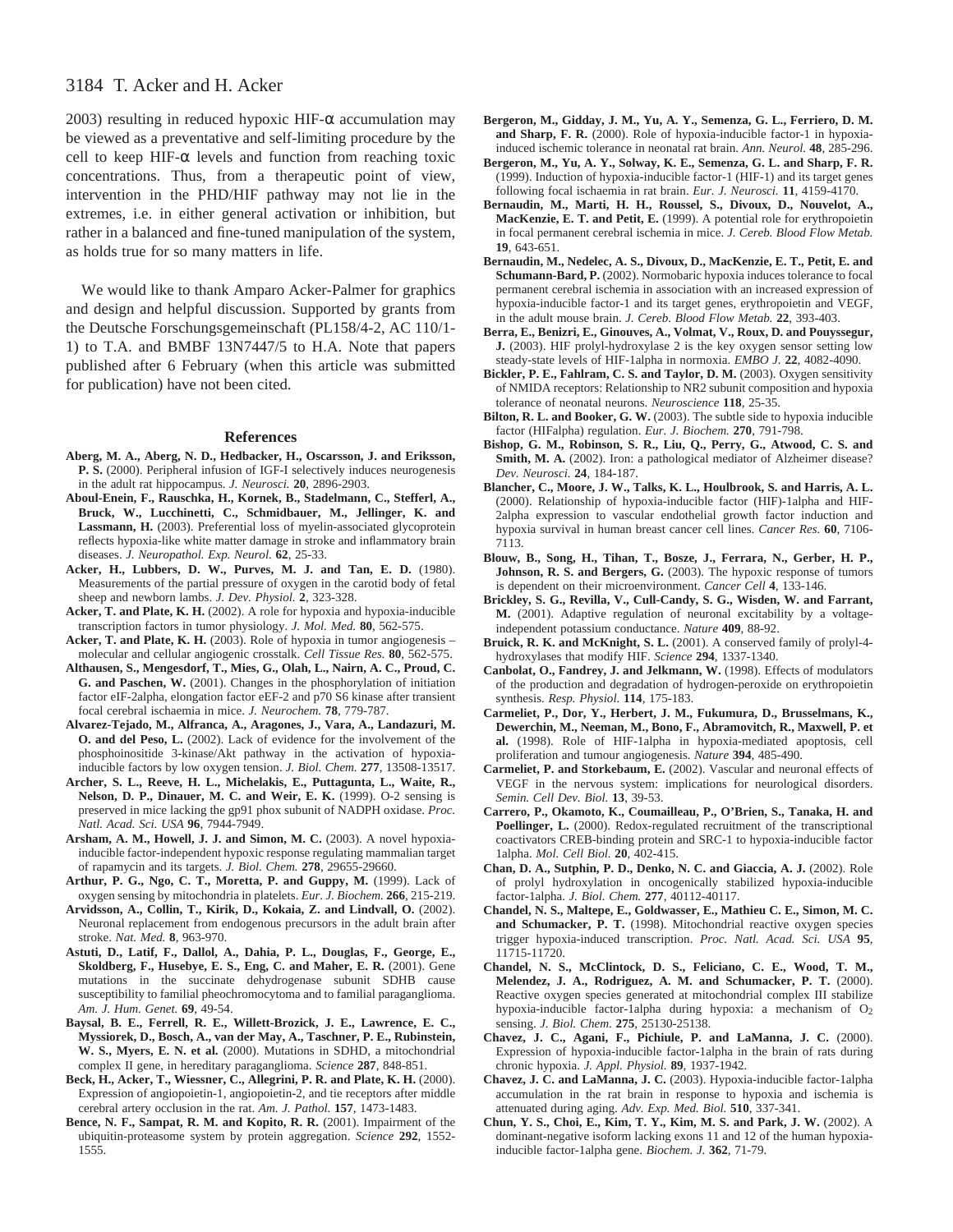- **Cioffi, C. L., Liu, X. Q., Kosinski, P. A., Garay, M. and Bowen, B. R.** (2003). Differential regulation of HIF-1 alpha prolyl-4-hydroxylase genes by hypoxia in human cardiovascular cells. *Biochem. Biophys. Res. Commun.* **303**, 947-953.
- **Cluskey, S. and Ramsden, D. B.** (2001). Mechanisms of neurodegeneration in amyotrophic lateral sclerosis. *Mol. Pathol.* **54**, 386-392.
- **Compernolle, V., Brusselmans, K., Acker, T., Hoet, P., Tjwa, M., Beck, H., Plaisance, S., Dor, Y., Keshet, E., Lupu, F. et al.** (2002). Loss of HIF-2alpha and inhibition of VEGF impair fetal lung maturation, whereas treatment with VEGF prevents fatal respiratory distress in premature mice. *Nat. Med.* **8**, 702-710.
- **Cross, A. R., Henderson, L., Jones, O. T., Delpiano, M. A., Hentschel, J. and Acker, H.** (1990). Involvement of an NAD(P)H oxidase as a  $P_{\text{O}_2}$  sensor protein in the rat carotid body. *Biochem. J.* **272**, 743-747.
- **D'Angelo, G., Duplan, E., Boyer, N., Vigne, P. and Frelin, C.** (2003). Hypoxia up-regulates prolyl hydroxylase activity: a feedback mechanism that limits HIF-1 responses during reoxygenation. *J. Biol. Chem.* **278**, 38183-38187.
- **del Peso, L., Castellanos, M. C., Temes, E., Martin-Puig, S., Cuevas, Y., Olmos, G. and Landazuri, M. O.** (2003). The von Hippel Lindau/hypoxiainducible factor (HIF) pathway regulates the transcription of the HIF-proline hydroxylase genes in response to low oxygen. *J. Biol. Chem.* **278**, 48690- 48695.
- **Denko, N., Wernke-Dollries, K., Johnson, A. B., Hammond, E., Chiang, C. M. and Barton, M. C.** (2003a). Hypoxia actively represses transcription by inducing negative cofactor 2 (Dr1/DrAP1) and blocking preinitiation complex assembly. *J. Biol. Chem.* **278**, 5744-5749.
- **Denko, N. C., Fontana, L. A., Hudson, K. M., Sutphin, P. D., Raychaudhuri, S., Altman, R. and Giaccia, A. J.** (2003b). Investigating hypoxic tumor physiology through gene expression patterns. *Oncogene* **22**, 5907-5914.
- **Digicaylioglu, M. and Lipton, S. A.** (2001). Erythropoietin-mediated neuroprotection involves cross-talk between Jak2 and NF-kappaB signalling cascades. *Nature* **412**, 641-647.
- **Dirnagl, U., Simon, R. P. and Hallenbeck, J. M.** (2003). Ischemic tolerance and endogenous neuroprotection. *Trends Neurosci.* **26**, 248-254.
- **Doetsch, F.** (2003). The glial identity of neural stem cells. *Nat. Neurosci.* **6**, 1127-1134.
- **Duprat, F., Guillemare, E., Romey, G., Fink, M., Lesage, F., Lazdunski, M. and Honore, E.** (1995). Susceptibility of cloned K<sup>+</sup> channels to reactive oxygen species. *Proc. Natl. Acad. Sci. USA* **92**, 11796-11800.
- **Elvert, G., Kappel, A., Heidenreich, R., Englmeier, U., Lanz, S., Acker, T., Rauter, M., Plate, K., Sieweke, M., Breier, G. and Flamme, I.** (2003). Cooperative interaction of hypoxia-inducible factor-2alpha (HIF-2alpha) and Ets-1 in the transcriptional activation of vascular endothelial growth factor receptor-2 (Flk-1). *J. Biol. Chem.* **278**, 7520-7530.
- **Ema, M., Hirota, K., Mimura, J., Abe, H., Yodoi, J., Sogawa, K.,** Poellinger, L. and Fujii-Kuriyama, Y. (1999). Molecular mechanisms of transcription activation by HLF and HIF1alpha in response to hypoxia: their stabilization and redox signal-induced interaction with CBP/p300. *EMBO J.* **18**, 1905-1914.
- Eng, C., Kiuru, M., Fernandez, M. J. and Aaltonen, L. A. (2003). A role for mitochondrial enzymes in inherited neoplasia and beyond. *Nat. Rev. Cancer* **3**, 193-202.
- **Epstein, A. C., Gleadle, J. M., McNeill, L. A., Hewitson, K. S., O'Rourke, J., Mole, D. R., Mukherji, M., Metzen, E., Wilson, M. I., Dhanda, A. et al.** (2001). *C. elegans* EGL-9 and mammalian homologs define a family of dioxygenases that regulate HIF by prolyl hydroxylation. *Cell* **107**, 43-54.
- **Erez, N., Milyavsky, M., Eilam, R., Shats, I., Goldfinger, N. and Rotter, V.** (2003). Expression of prolyl-hydroxylase-1 (PHD1/EGLN2) suppresses hypoxia inducible factor-1alpha activation and inhibits tumor growth. *Cancer Res.* **63**, 8777-8783.
- **Fandrey, J., Frede, S., Ehleben, W., Porwol, T., Acker, H. and Jelkmann, W.** (1997). Cobalt chloride and desferrioxamine antagonize the inhibition of erythropoietin production by reactive oxygen species. *Kidney Int.* **51**, 492-496.
- Fandrey, J. and Genius, J. (2000). Reactive oxygen species as regulators of oxygen dependent gene expression. *Adv. Exp. Med. Biol.* **475**, 153-159.
- **Fu, X. W., Wang, D., Nurse, C. A., Dinauer, M. C. and Cutz, E.** (2000). NADPH oxidase is an O2 sensor in airway chemoreceptors: evidence from K+ current modulation in wild-type and oxidase-deficient mice. *Proc. Natl. Acad. Sci. USA* **97**, 4374-4379.
- Görlach, A., Camenisch, G., Kvietikova, I., Vogt, L., Wenger, R. H. and **Gassmann, M.** (2000). Efficient translation of mouse hypoxia-inducible

factor-1alpha under normoxic and hypoxic conditions. *Biochim. Biophys. Acta* **1493**, 125-134.

- **Görlach, A., Berchner-Pfannschmidt U., Wotzlaw C., Cool R. H., Fandrey, J., Acker, H., Jungermann K. and Kietzmann T.** (2003). Reactive oxygen species modulate HIF-1 mediated PAI-1 expression: Involvement of the GTPase Rac1. *Thromb. Haem.* **89**, 926-935.
- **Görlach, A., Brandes, R. P., Bassus, S., Kronemann, N., Kirchmaier, C. M., Busse, R. and Schini-Kerth, V. B.** (2000a). Oxidative stress and expression of p22phox are involved in the up-regulation of tissue factor in vascular smooth muscle cells in response to activated platelets. *FASEB J.* **14**, 1518-1528.
- **Görlach, A., Brandes, R. P., Nguyen, K., Amidi, M., Dehghani, F. and Busse, R.** (2000b). A gp91phox containing NADPH oxidase selectively expressed in endothelial cells is a major source of oxygen radical generation in the arterial wall [see comments]. *Circ. Res.* **87**, 26-32.
- **Gradin, K., McGuire, J., Wenger, R. H., Kvietikova, I., Whitelaw, M. L., Toftgard, R., Tora, L., Gassmann, M. and Poellinger, L.** (1996). Functional interference between hypoxia and dioxin signal transduction pathways: competition for recruitment of the Arnt transcription factor. *Mol. Cell Biol.* **16**, 5221-5231.
- **Haddad, J. J. and Land, S. C.** (2001). A non-hypoxic, ROS-sensitive pathway mediates TNF-alpha-dependent regulation of HIF-1alpha. *FEBS Lett.* **505**, 269-274.
- Hagen, T., Taylor, C. T., Lam, F. and Moncada, S. (2003). Redistribution of intracellular oxygen in hypoxia by nitric oxide: effect on HIF1alpha. *Science* **302**, 1975-1978.
- Halterman, M. W., Miller, C. C. and Federoff, H. J. (1999). Hypoxiainducible factor-1alpha mediates hypoxia-induced delayed neuronal death that involves p53. *J. Neurosci.* **19**, 6818-6824.
- **Hata, R., Maeda, K., Hermann, D., Mies, G. and Hossmann, K. A.** (2000). Dynamics of regional brain metabolism and gene expression after middle cerebral artery occlusion in mice. *J. Cereb. Blood Flow Metab.* **20**, 306-315.
- **Hewitson, K. S., McNeill, L. A., Riordan, M. V., Tian, Y. M., Bullock, A. N., Welford, R. W., Elkins, J. M., Oldham, N. J., Bhattacharya, S., Gleadle, J. M. et al.** (2002). Hypoxia inducible factor (HIF) asparagine hydroxylase is identical to factor inhibiting HIF (FIH) and is related to the cupin structural family. *J. Biol. Chem.* **277**, 26351-26355.
- Hirota, K. and Semenza, G. L. (2001). Rac1 activity is required for the activation of hypoxia-inducible factor 1. *J. Biol. Chem.* **276**, 21166- 21172.
- **Hirsilä, M., Koivunen, P., Gunzler, V., Kivirikko, K. I. and Myllyharju, J.** (2003). Characterization of the human prolyl 4-hydroxylases that modify the hypoxia-inducible factor HIF. *J. Biol. Chem.* **278**, 30772-30780.
- **Hochachka, P. W. and Lutz, P. L.** (2001). Mechanism, origin, and evolution of anoxia tolerance in animals. *Comp. Biochem. Physiol.* **130B**, 435-459.
- **Hu, C. J., Wang, L. Y., Chodosh, L. A., Keith, B. and Simon, M. C.** (2003). Differential roles of hypoxia-inducible factor 1alpha (HIF-1alpha) and HIF-2alpha in hypoxic gene regulation. *Mol. Cell Biol.* **23**, 9361-9374.
- **Huang, L. E., Arany, Z., Livingston, D. M. and Bunn, H. F.** (1996). Activation of hypoxia-inducible transcription factor depends primarily upon redox-sensitive stabilization of its alpha subunit. *J. Biol. Chem.* **271**, 32253- 32259.
- Huang, L. E. and Bunn, H. F. (2003). Hypoxia-inducible factor and its biomedical relevance. *J. Biol. Chem.* **278**, 19575-19578.
- **Isaacs, J. S., Jung, Y. J., Mimnaugh, E. G., Martinez, A., Cuttitta, F. and Neckers, L. M.** (2002). Hsp90 regulates a von Hippel Lindau-independent hypoxia-inducible factor-1 alpha-degradative pathway. *J. Biol. Chem.* **277**, 29936-29944.
- **Iyer, N. V., Kotch, L. E., Agani, F., Leung, S. W., Laughner, E., Wenger, R. H., Gassmann, M., Gearhart, J. D., Lawler, A. M., Yu, A. Y. and Semenza, G. L.** (1998). Cellular and developmental control of O2 homeostasis by hypoxia-inducible factor 1 alpha. *Genes Dev.* **12**, 149-162.
- **Jeong, J. W., Bae, M. K., Ahn, M. Y., Kim, S. H., Sohn, T. K., Bae, M. H., Yoo, M. A., Song, E. J., Lee, K. J. and Kim, K. W.** (2002). Regulation and destabilization of HIF-1alpha by ARD1-mediated acetylation. *Cell* **111**, 709-720.
- **Jiang, C. and Haddad, G. G.** (1994). A direct mechanism for sensing low oxygen levels by central neurons. *Proc. Natl. Acad. Sci. USA* **91**, 7198-7201.
- **Jin, K., Mao, X. O., Sun, Y., Xie, L. and Greenberg, D. A.** (2002a). Stem cell factor stimulates neurogenesis in vitro and in vivo. *J. Clin. Invest.* **110**, 311-319.
- **Jin, K., Minami, M., Lan, J. Q., Mao, X. O., Batteur, S., Simon, R. P. and Greenberg, D. A.** (2001). Neurogenesis in dentate subgranular zone and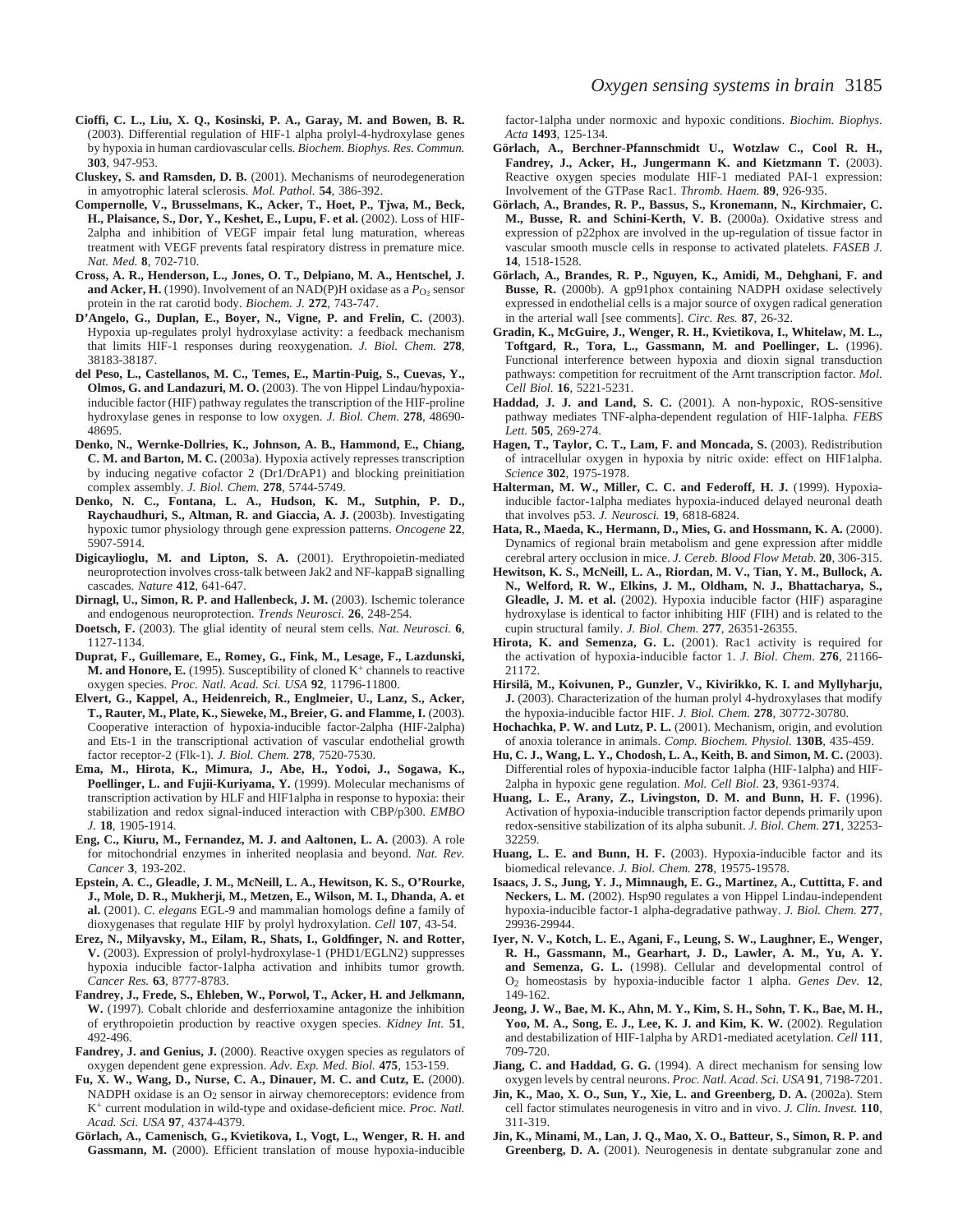rostral subventricular zone after focal cerebral ischemia in the rat. *Proc. Natl. Acad. Sci. USA* **98**, 4710-4715.

- **Jin, K., Zhu, Y., Sun, Y., Mao, X. O., Xie, L. and Greenberg, D. A.** (2002b). Vascular endothelial growth factor (VEGF) stimulates neurogenesis in vitro and in vivo. *Proc. Natl. Acad. Sci. USA* **99**, 11946-11950.
- **Jogi, A., Ora, I., Nilsson, H., Lindeheim, A., Makino, Y., Poellinger, L.,** Axelson, H. and Pahlman, S. (2002). Hypoxia alters gene expression in human neuroblastoma cells toward an immature and neural crest-like phenotype. *Proc. Natl. Acad. Sci. USA* **99**, 7021-7026.
- Jones, R. D., Hancock, J. T. and Morice, A. H. (2000). NADPH oxidase: a universal oxygen sensor? [Review]. *Free Radic. Biol. Med.* **29**, 416-424.
- Kannurpatti, S. S., Biswal, B. B. and Hudetz, A. G. (2003). Regional dynamics of the fMRI-BOLD signal response to hypoxia-hypercapnia in the rat brain. *J. Magnet. Res. Imag.* **17**, 641-647.
- Kazemian, P., Stephenson, R., Yeger, H. and Cutz, E. (2001). Respiratory control in neonatal mice with NADPH oxidase deficiency. *Resp. Physiol.* **126**, 89-101.
- Kietzmann, T., Knabe, W. and Schmidt-Kastner, R. (2001). Hypoxia and hypoxia-inducible factor modulated gene expression in brain: involvement in neuroprotection and cell death. *Eur. Arch. Psych. Clin. Neurosci.* **251**, 170-178.
- **Kim, M. S., Kwon, H. J., Lee, Y. M., Baek, J. H., Jang, J. E., Lee, S. W., Moon, E. J., Kim, H. S., Lee, S. K., Chung, H. Y. et al.** (2001). Histone deacetylases induce angiogenesis by negative regulation of tumor suppressor genes. *Nat. Med.* **7**, 437-443.
- Knowles, H. J., Raval, R. R., Harris, A. L. and Ratcliffe, P. J. (2003). Effect of ascorbate on the activity of hypoxia-inducible factor in cancer cells. *Cancer Res.* **63**, 1764-1768.
- **Koong, A. C., Chen, E. Y., Mivechi, N. F., Denko, N. C., Stambrook, P. and Giaccia, A. J.** (1994). Hypoxic activation of nuclear factor-kappa B is mediated by a Ras and Raf signaling pathway and does not involve MAP kinase (ERK1 or ERK2). *Cancer Res.* **54**, 5273-5279.
- **Koumenis, C., Naczki, C., Koritzinsky, M., Rastani, S., Diehl, A.,** Sonenberg, N., Koromilas, A. and Wouters, B. G. (2002). Regulation of protein synthesis by hypoxia via activation of the endoplasmic reticulum kinase PERK and phosphorylation of the translation initiation factor eIF2alpha. *Mol. Cell Biol.* **22**, 7405-7416.
- **Krishnamachary, B., Berg-Dixon, S., Kelly, B., Agani, F., Feldser, D., Ferreira, G., Iyer, N., LaRusch, J., Pak, B., Taghavi, P. and Semenza, G. L.** (2003). Regulation of colon carcinoma cell invasion by hypoxiainducible factor 1. *Cancer Res.* **63**, 1138-1143.
- **Kung, A. L., Wang, S., Klco, J. M., Kaelin, W. G. and Livingston, D. M.** (2000). Suppression of tumor growth through disruption of hypoxiainducible transcription. *Nat. Med.* **6**, 1335-1340.
- Lambeth, J. D., Cheng, G., Arnold, R. S. and Edens, W. A. (2000). Novel homologs of gp91phox. *Trends Biochem. Sci.* **25**, 459-461.
- **Lambrechts, D., Storkebaum, E., Morimoto, M., Del Favero, J., Desmet, F., Marklund, S. L., Wyns, S., Thijs, V., Andersson, J., van Marion, I., Al Chalabi, A. et al.** (2003). VEGF is a modifier of amyotrophic lateral sclerosis in mice and humans and protects motoneurons against ischemic death. *Nat. Genet.* **34**, 383-394.
- Lamszus, K., Laterra, J., Westphal, M. and Rosen, E. M. (1999). Scatter factor/hepatocyte growth factor (SF/HGF) content and function in human gliomas. *Int. J. Dev. Neurosci.* **17**, 517-530.
- Lander, H. M. (1997). An essential role for free-radicals and derived species in signal-transduction. *FASEB J.* **11**, 118-124.
- **Lando, D., Peet, D. J., Whelan, D. A., Gorman, J. J. and Whitelaw, M. L.** (2002). Asparagine hydroxylation of the HIF transactivation domain a hypoxic switch. *Science* **295**, 858-861.
- Lando, D., Pongratz, I., Poellinger, L. and Whitelaw, M. L. (2000). A redox mechanism controls differential DNA binding activities of hypoxiainducible factor (HIF) 1alpha and the HIF-like factor. *J. Biol. Chem.* **275**, 4618-4627.
- **Lang, K. J., Kappel, A. and Goodall, G. J.** (2002). Hypoxia-inducible factor-1alpha mRNA contains an internal ribosome entry site that allows efficient translation during normoxia and hypoxia. *Mol. Biol. Cell* **13**, 1792-1801.
- Lee, I., Bender, E., Arnold, S. and Kadenbach, B. (2001). New control of mitochondrial membrane potential and ROS formation – a hypothesis. *Biol. Chem.* **382**, 1629-1636.
- Leniger-Follert, E., Lubbers, D. W. and Wrabetz, W. (1975). Regulation of local tissue  $P<sub>O<sub>2</sub></sub>$  of the brain cortex at different arterial O<sub>2</sub> pressures. *Pflugers Arch.* **359**, 81-95.
- **Lieb, M. E., Menzies, K., Moschella, M. C., Ni, R. and Taubman, M. B.**

(2002). Mammalian EGLN genes have distinct patterns of mRNA expression and regulation. *Biochem. Cell Biol.* **80**, 421-426.

- **Linke, S., Stojkoski, C., Kewley, R. J., Booker, G. W., Whitelaw, M. L. and Peet, D. J.** (2004). Substrate requirements of the oxygen-sensing asparaginyl hydroxylase Factor Inhibiting HIF. *J. Biol. Chem.* **279**, 14871- 14878.
- **Liu, J., Solway, K., Messing, R. O. and Sharp, F. R.** (1998). Increased neurogenesis in the dentate gyrus after transient global ischemia in gerbils. *J. Neurosci.* **18**, 7768-7778.
- **Liu, Q., Berchner-Pfannschmidt, U., Möller, U., Brecht, M., Wotzlaw, C., Acker, H. and Jungermann, K.** (2004). A Fenton reaction at the endoplasmic reticulum is involved in the redox control of hypoxia-inducible gene expression. *Proc. Natl. Acad. Sci. USA* **101**, 4302-4307.
- Lok, C. N. and Ponka, P. (1999). Identification of a hypoxia response element in the transferrin receptor gene. *J. Biol. Chem.* **274**, 24147-24152.
- **Mabjeesh, N. J., Post, D. E., Willard, M. T., Kaur, B., Van Meir, E. G., Simons, J. W. and Zhong, H.** (2002). Geldanamycin induces degradation of hypoxia-inducible factor 1alpha protein via the proteosome pathway in prostate cancer cells. *Cancer Res.* **62**, 2478-2482.
- **Maingret, F., Patel, A. J., Lazdunski, M. and Honore, E.** (2001). The endocannabinoid anandamide is a direct and selective blocker of the background K(+) channel TASK-1. *EMBO J.* **20**, 47-54.
- **Makino, Y., Kanopka, A., Wilson, W. J., Tanaka, H. and Poellinger, L.** (2002). Inhibitory PAS domain protein (IPAS) is a hypoxia-inducible splicing variant of the hypoxia-inducible factor-3alpha locus. *J. Biol. Chem.* **277**, 32405-32408.
- **Marti, H. J., Bernaudin, M., Bellail, A., Schoch, H., Euler, M., Petit, E. and Risau, W.** (2000). Hypoxia-induced vascular endothelial growth factor expression precedes neovascularization after cerebral ischemia. *Am. J. Pathol.* **156**, 965-976.
- **Martin de la Vega, Burda, J., Nemethova, M., Quevedo, C., Alcazar, A., Martin, M. E., Danielisova, V., Fando, J. L. and Salinas, M.** (2001). Possible mechanisms involved in the down-regulation of translation during transient global ischaemia in the rat brain. *Biochem. J.* **357**, 819-826.
- **Martin, M. E., Munoz, F. M., Salinas, M. and Fando, J. L.** (2000). Ischaemia induces changes in the association of the binding protein 4E-BP1 and eukaryotic initiation factor (eIF) 4G to eIF4E in differentiated PC12 cells. *Biochem. J.* **351**, 327-334.
- **Maxwell, P. H., Dachs, G. U., Gleadle, J. M., Nicholls, L. G., Harris, A. L., Stratford, I. J., Hankinson, O., Pugh, C. W. and Ratcliffe, P. J.** (1997). Hypoxia-inducible factor-1 modulates gene expression in solid tumors and influences both angiogenesis and tumor growth. *Proc. Natl. Acad. Sci. USA* **94**, 8104-8109.
- **Metzen, E., Berchner-Pfannschmidt, U., Stengel, P., Marxsen, J. H., Stolze, I., Klinger, M., Huang, W. Q., Wotzlaw, C., Hellwig-Burgel, T., Jelkmann, W. et al.** (2003). Intracellular localisation of human HIF-1 alpha hydroxylases: implications for oxygen sensing. *J. Cell Sci.* **116**, 1319-1326.
- **Mills, E. and Jöbsis, F. F.** (1972). Mitochondrial respiratory chain of carotid body and chemoreceptor response to changes in oxygen tension. *J. Neurophysiol.* **35**, 405-428.
- **Minet, E., Mottet, D., Michel, G., Roland, I., Raes, M., Remacle, J. and Michiels, C.** (1999). Hypoxia-induced activation of HIF-1: role of HIF-1alpha-Hsp90 interaction. *FEBS Lett.* **460**, 251-256.
- **Morrison, S. J., Csete, M., Groves, A. K., Melega, W., Wold, B. and Anderson, D. J.** (2000). Culture in reduced levels of oxygen promotes clonogenic sympathoadrenal differentiation by isolated neural crest stem cells. *J. Neurosci.* **20**, 7370-7376.
- **Mottet, D., Dumont, V., Deccache, Y., Demazy, C., Ninane, N., Raes, M. and Michiels, C.** (2003). Regulation of hypoxia-inducible factor-1alpha protein level during hypoxic conditions by the phosphatidylinositol 3 kinase/Akt/glycogen synthase kinase 3beta pathway in HepG2 cells. *J. Biol. Chem.* **278**, 31277-31285.
- **Mukhopadhyay, C. K., Mazumder, B. and Fox, P. L.** (2000). Role of hypoxia-inducible factor-1 in transcriptional activation of ceruloplasmin by iron deficiency. *J. Biol. Chem.* **275**, 21048-21054.
- **Muller, A., Homey, B., Soto, H., Ge, N., Catron, D., Buchanan, M. E., McClanahan, T., Murphy, E., Yuan, W., Wagner, S. N., Barrera, J. L.,** Mohar, A., Verastegui, E. and Zlotnik, A. (2001). Involvement of chemokine receptors in breast cancer metastasis. *Nature* **410**, 50-56.
- **Nakatomi, H., Kuriu, T., Okabe, S., Yamamoto, S., Hatano, O., Kawahara, N., Tamura, A., Kirino, T. and Nakafuku, M.** (2002). Regeneration of hippocampal pyramidal neurons after ischemic brain injury by recruitment of endogenous neural progenitors. *Cell* **110**, 429-441.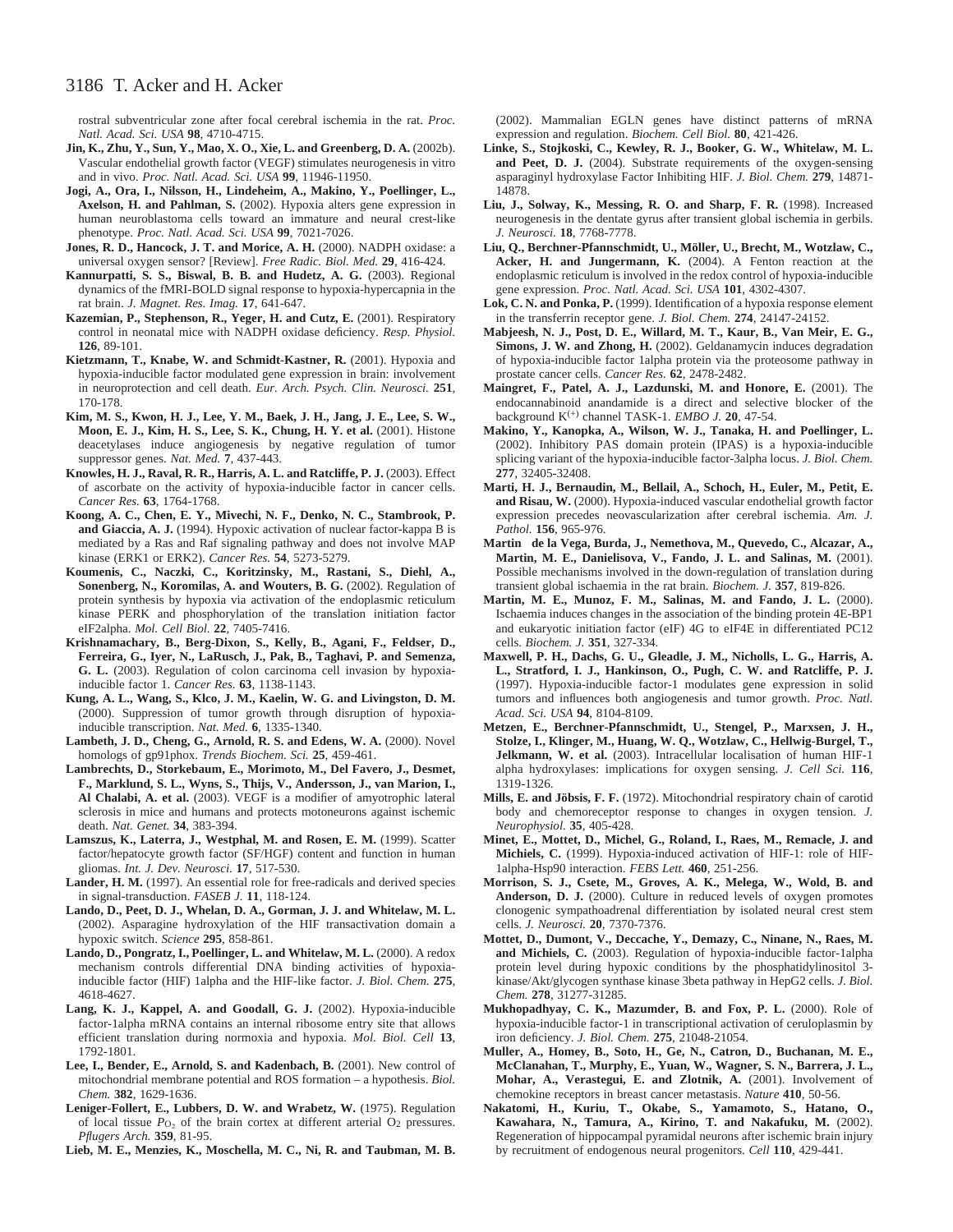- **Niemann, S. and Muller, U.** (2000). Mutations in SDHC cause autosomal dominant paraganglioma, type 3. *Nat. Genet.* **26**, 268-270.
- Noble, M., Smith, J., Power, J. and Mayer-Proschel, M. (2003). Redox state as a central modulator of precursor cell function. *Ann. NY Acad. Sci.* **991**, 251-271.
- **Nordberg, J. and Arner, E. S.** (2001). Reactive oxygen species, antioxidants, and the mammalian thioredoxin system. *Free Radic. Biol. Med.* **31**, 1287- 1312.
- Nulton-Persson, A. C. and Szweda, L. I. (2001). Modulation of mitochondrial function by hydrogen peroxide. *J. Biol. Chem.* **276**, 23357- 23361.
- **O'Kelly, I., Peers, C. and Kemp, P. J.** (2001). NADPH oxidase does not account fully for O<sub>2</sub>-sensing in model airway chemoreceptor cells. *Biochem*. *Biophys. Res. Commun.* **283**, 1131-1134.
- **O'Kelly I., Lewis A., Peers, C. and Kemp P. J.** (2000). O2 sensing by airway chemoreceptor-derived cells. *J. Biol. Chem.* **275**, 7684-7692.
- **Oehme, F., Ellinghaus, P., Kolkhof, P., Smith, T. J., Ramakrishnan, S.,** Hutter, J., Schramm, M. and Flamme, I. (2002). Overexpression of PH-4, a novel putative proline 4-hydroxylase, modulates activity of hypoxiainducible transcription factors. *Biochem. Biophys. Res. Commun.* **296**, 343- 349.
- **Oosthuyse, B., Moons, L., Storkebaum, E., Beck, H., Nuyens, D., Brusselmans, K., Van Dorpe, J., Hellings, P., Gorselink, M., Heymans, S. et al.** (2001). Deletion of the hypoxia-response element in the vascular endothelial growth factor promoter causes motor neuron degeneration. *Nat. Genet.* **28**, 131-138.
- **Park, S. K., Dadak, A. M., Haase, V. H., Fontana, L., Giaccia, A. J. and Johnson, R. S.** (2003). Hypoxia-induced gene expression occurs solely through the action of hypoxia-inducible factor 1alpha (HIF-1alpha): role of cytoplasmic trapping of HIF-2alpha. *Mol. Cell Biol.* **23**, 4959-4971.
- **Pennacchietti, S., Michieli, P., Galluzzo, M., Mazzone, M., Giordano, S.** and Comoglio, P. M. (2003). Hypoxia promotes invasive growth by transcriptional activation of the met protooncogene. *Cancer Cell* **3**, 347-361.
- Piret, J. P., Mottet, D., Raes, M. and Michiels, C. (2002). Is HIF-1alpha a pro- or an anti-apoptotic protein? *Biochem. Pharmacol.* **64**, 889-892.
- Porwol, T., Ehleben, W., Brand, V. and Acker, H. (2001). Tissue oxygen sensor function of NADPH oxidase isoforms, an unusual cytochrome *aa*3 and reactive oxygen species. *Respir. Physiol* **128**, 331-348.
- **Prass, K., Ruscher, K., Karsch, M., Isaev, N., Megow, D., Priller, J.,** Scharff, A., Dirnagl, U. and Meisel, A. (2002). Desferrioxamine induces delayed tolerance against cerebral ischemia in vivo and in vitro. *J. Cereb. Blood Flow Metab.* **22**, 520-525.
- **Prass, K., Scharff, A., Ruscher, K., Lowl, D., Muselmann, C., Victorov, I., Kapinya, K., Dirnagl, U. and Meisel, A.** (2003). Hypoxia-induced stroke tolerance in the mouse is mediated by erythropoietin. *Stroke* **34**, 1981-1986.
- **Rakhit, R., Cunningham, P., Furtos-Matei, A., Dahan, S., Qi, X. F., Crow, J. P., Cashman, N. R., Kondejewski, L. H. and Chakrabartty, A.** (2002). Oxidation-induced misfolding and aggregation of superoxide dismutase and its implications for amyotrophic lateral sclerosis. *J. Biol. Chem.* **277**, 47551- 47556.
- Richard, D. E., Berra, E. and Pouyssegur, J. (2000). Nonhypoxic pathway mediates the induction of hypoxia-inducible factor 1alpha in vascular smooth muscle cells. *J. Biol. Chem.* **275**, 26765-26771.
- **Rolfs, A., Kvietikova, I., Gassmann, M. and Wenger, R. H.** (1997). Oxygen-regulated transferrin expression is mediated by hypoxia- inducible factor-1. *J. Biol. Chem.* **272**, 20055-20062.
- **Roy, A., Rozanov, C., Mokashi, A., Daudu, P., Al mehdi, A. B., Shams, H.** and Lahiri, S. (2000). Mice lacking in gp91 phox subunit of NAD(P)H oxidase showed glomus cell  $[Ca^{2+}](i)$  and respiratory responses to hypoxia. *Brain Res.* **872**, 188-193.
- **Ryan, H. E., Lo, J. and Johnson, R. S.** (1998). HIF-1 alpha is required for solid tumor formation and embryonic vascularization. *EMBO J.* **17**, 3005- 3015.
- **Salceda, S. and Caro, J.** (1997). Hypoxia-inducible factor 1alpha (HIF-1alpha) protein is rapidly degraded by the ubiquitin-proteasome system under normoxic conditions. Its stabilization by hypoxia depends on redoxinduced changes. *J. Biol. Chem.* **272**, 22642-22647.
- **Sanders, K. A., Sundar, K. M., He, L., Dinger, B., Fidone, S. and Hoidal, J. R.** (2002). Role of components of the phagocytic NADPH oxidase in oxygen sensing. *J. Appl. Physiol.* **93**, 1357-1364.
- **Schioppa, T., Uranchimeg, B., Saccani, A., Biswas, S. K., Doni, A., Rapisarda, A., Bernasconi, S., Saccani, S., Nebuloni, M., Vago, L.,**

**Mantovani, A., Melillo, G. and Sica, A.** (2003). Regulation of the chemokine receptor CXCR4 by hypoxia. *J. Exp. Med.* **198**, 1391-1402.

- **Schipani, E., Ryan, H. E., Didrickson, S., Kobayashi, T., Knight, M. and Johnson, R. S.** (2001). Hypoxia in cartilage: HIF-1alpha is essential for chondrocyte growth arrest and survival. *Genes Dev.* **15**, 2865-2876.
- **Seagroves, T. N., Hadsell, D., McManaman, J., Palmer, C., Liao, D., McNulty, W., Welm, B., Wagner, K. U., Neville, M. and Johnson, R. S.** (2003). HIF1alpha is a critical regulator of secretory differentiation and activation, but not vascular expansion, in the mouse mammary gland. *Development* **130**, 1713-1724.
- **Semenza, G. L.** (2003). Targeting HIF-1 for cancer therapy. *Nat. Rev. Cancer* **3**, 721-732.
- **Shingo, T., Sorokan, S. T., Shimazaki, T. and Weiss, S.** (2001). Erythropoietin regulates the in vitro and in vivo production of neuronal progenitors by mammalian forebrain neural stem cells. *J. Neurosci.* **21**, 9733-9743.
- **Soucek, T., Cumming, R., Dargusch, R., Maher, P. and Schubert, D.** (2003). The regulation of glucose metabolism by HIF-1 mediates a neuroprotective response to amyloid beta peptide. *Neuron* **39**, 43-56.
- **Sowter, H. M., Raval, R., Moore, J., Ratcliffe, P. J. and Harris, A. L.** (2003). Predominant role of hypoxia-inducible transcription factor (Hif)- 1alpha versus Hif-2alpha in regulation of the transcriptional response to hypoxia. *Cancer Res.* **63**, 6130-6134.
- **Srinivas, V., Leshchinsky, I., Sang, N., King, M. P., Minchenko, A. and Caro, J.** (2001). Oxygen sensing and HIF-1 activation does not require an active mitochondrial respiratory chain electron-transfer pathway. *J. Biol. Chem.* **276**, 21995-21998.
- **Staller, P., Sulitkova, J., Lisztwan, J., Moch, H., Oakeley, E. J. and Krek, W.** (2003). Chemokine receptor CXCR4 downregulated by von Hippel-Lindau tumour suppressor pVHL. *Nature* **425**, 307-311.
- **Storkebaum, E. and Carmeliet, P.** (2004). VEGF: a critical player in neurodegeneration. *J. Clin. Invest* **113**, 14-18.
- Streller, T., Huckstorf, C., Pfeiffer, C. and Acker, H. (2002). Unusual cytochrome a(592) with low  $P_{\text{O}_2}$  affinity correlates as putative oxygen sensor with rat carotid body chemoreceptor discharge. *FASEB J.* **16**, 1277- 1279.
- **Stroka, D. M., Burkhardt, T., Desbaillets, I., Wenger, R. H., Neil, D. A., Bauer, C., Gassmann, M. and Candinas, D.** (2001). HIF-1 is expressed in normoxic tissue and displays an organ-specific regulation under systemic hypoxia. *FASEB J.* **15**, 2445-2453.
- **Studer, L., Csete, M., Lee, S. H., Kabbani, N., Walikonis, J., Wold, B. and McKay, R.** (2000). Enhanced proliferation, survival, and dopaminergic differentiation of CNS precursors in lowered oxygen. *J. Neurosci.* **20**, 7377- 7383.
- **Sullivan, J. M., Alousi, S. S., Hikade, K. R., Bahu, N. J., Rafols, J. A., Krause, G. S. and White, B. C.** (1999). Insulin induces dephosphorylation of eukaryotic initiation factor 2alpha and restores protein synthesis in vulnerable hippocampal neurons after transient brain ischemia. *J. Cereb. Blood Flow Metab.* **19**, 1010-1019.
- **Sun, Y., Jin, K., Xie, L., Childs, J., Mao, X. O., Logvinova, A. and Greenberg, D. A.** (2003). VEGF-induced neuroprotection, neurogenesis, and angiogenesis after focal cerebral ischemia. *J. Clin. Invest.* **111**, 1843- 1851.
- **Tabata, M., Tarumoto, T., Ohmine, K., Furukawa, Y., Hatake, K., Ozawa, K., Hasegawa, Y., Mukai, H., Yamamoto, M. and Imagawa, S.** (2001). Stimulation of GATA-2 as a mechanism of hydrogen peroxide suppression in hypoxia-induced erythropoietin gene expression. *J. Cell. Physiol.* **186**, 260-267.
- **Tacchini, L., Bianchi, L., Bernelli-Zazzera, A. and Cairo, G.** (1999). Transferrin receptor induction by hypoxia. HIF-1-mediated transcriptional activation and cell-specific post-transcriptional regulation. *J. Biol. Chem.* **274**, 24142-24146.
- **Takagi, Y., Nozaki, K., Takahashi, J., Yodoi, J., Ishikawa, M. and Hashimoto, N.** (1999). Proliferation of neuronal precursor cells in the dentate gyrus is accelerated after transient forebrain ischemia in mice. *Brain Res.* **831**, 283-287.
- Taylor, J. P., Hardy, J. and Fischbeck, K. H. (2002). Toxic proteins in neurodegenerative disease. *Science* **296**, 1991-1995.
- Thompson, J. K., Peterson, M. R. and Freeman, R. D. (2003). Singleneuron activity and tissue oxygenation in the cerebral cortex. *Science* **299**, 1070-1072.
- **Thrash-Bingham, C. A. and Tartof, K. D.** (1999). aHIF: a natural antisense transcript overexpressed in human renal cancer and during hypoxia. *J. Natl. Cancer Inst.* **91**, 143-151.